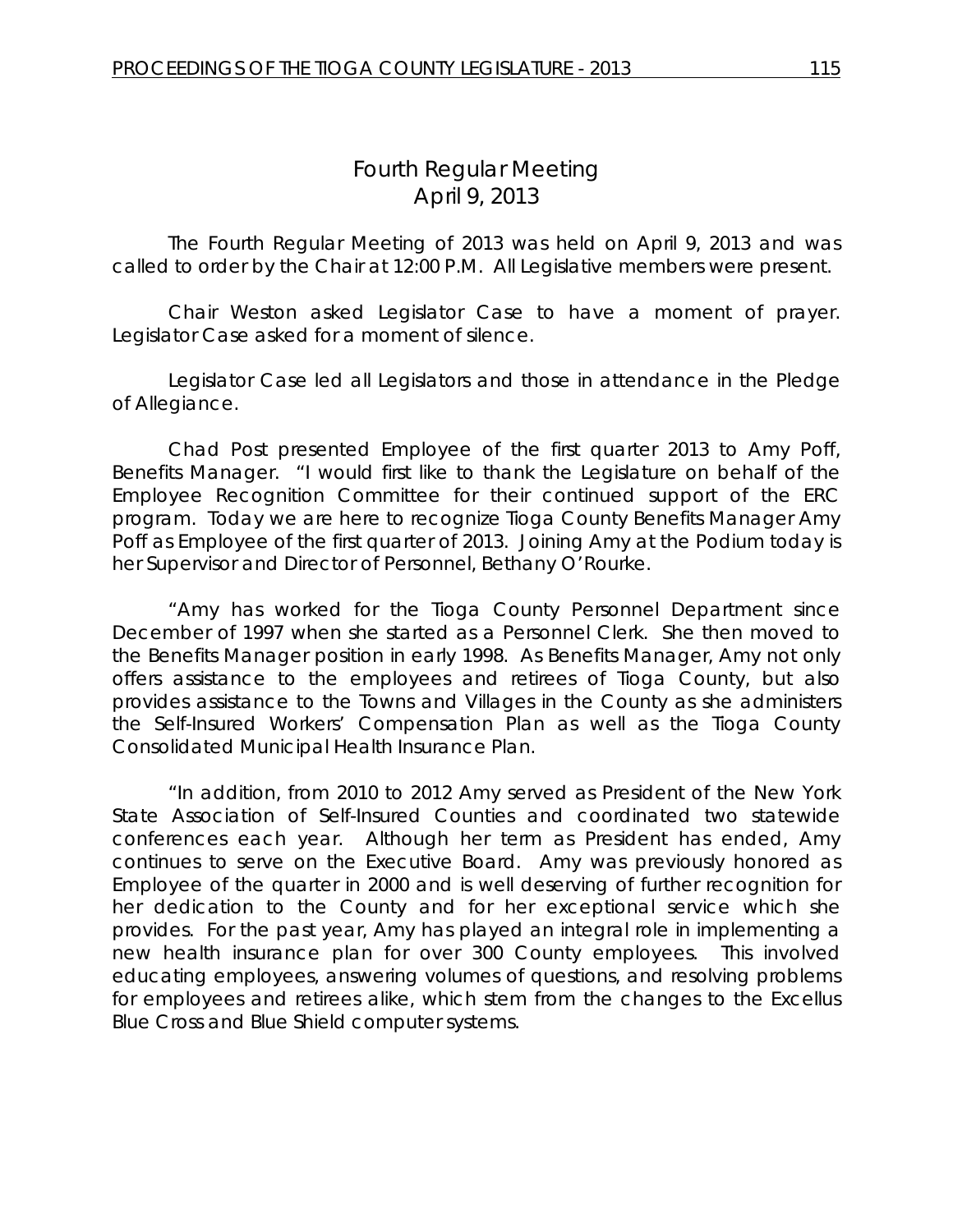"In her spare time, Amy enjoys spending time with her family. Amy, your name will be added to the winner's plaque outside the entry of this Auditorium. In addition, we would be pleased to present this plaque with a certificate to you for all your hard work and dedication."

Amy Poff spoke. "I just want to say thank you everybody for taking time out of their busy lives to say nice things about me."

Legislator Tracy Monell spoke. "Amy asked me that I not say anything, but I cannot do that. I think Amy is one of the unsung heroes of our County. The only time people call her for the most part is when they are irritated or mad, or upset about something, and she handles it with ease. She diffuses the situation, takes care of the issue, and then goes above and beyond what normally would occur for most people. We really appreciate you and thank you very much."

Chair Weston noted that we have four Proclamations that we are just going to note.

### **Child Abuse Prevention Month Proclamation**

WHEREAS: The Tioga County Department of Social Services received 1,043 reports of alleged abuse/neglect involving 2,266 children in 2012; and

WHEREAS: Child abuse is a community problem and finding solutions depends on the involvement among people throughout the community; and

WHEREAS: The effects of child abuse are felt by whole communities, and need to be addressed by the entire community; and

WHEREAS: Effective child abuse prevention programs succeed because of partnerships created among social service agencies, schools, religious and civic organizations, law enforcement agencies, and the business community; and

WHEREAS: Programs like Cornell Cooperative Extension, Lourdes PACT and Finger Lakes Parenting Network offer support and educational services to families so families can help their child achieve his/her full potential within the community; and

WHEREAS: The Family Resource Centers of Tioga County will host open houses in the month of April to increase awareness of Child Abuse Prevention Month.

WHEREAS: All citizens should become more aware of the negative effects of child abuse and prevention activities within the community, and become involved in supporting parents and families so that children can live in safe, nurturing homes; now therefore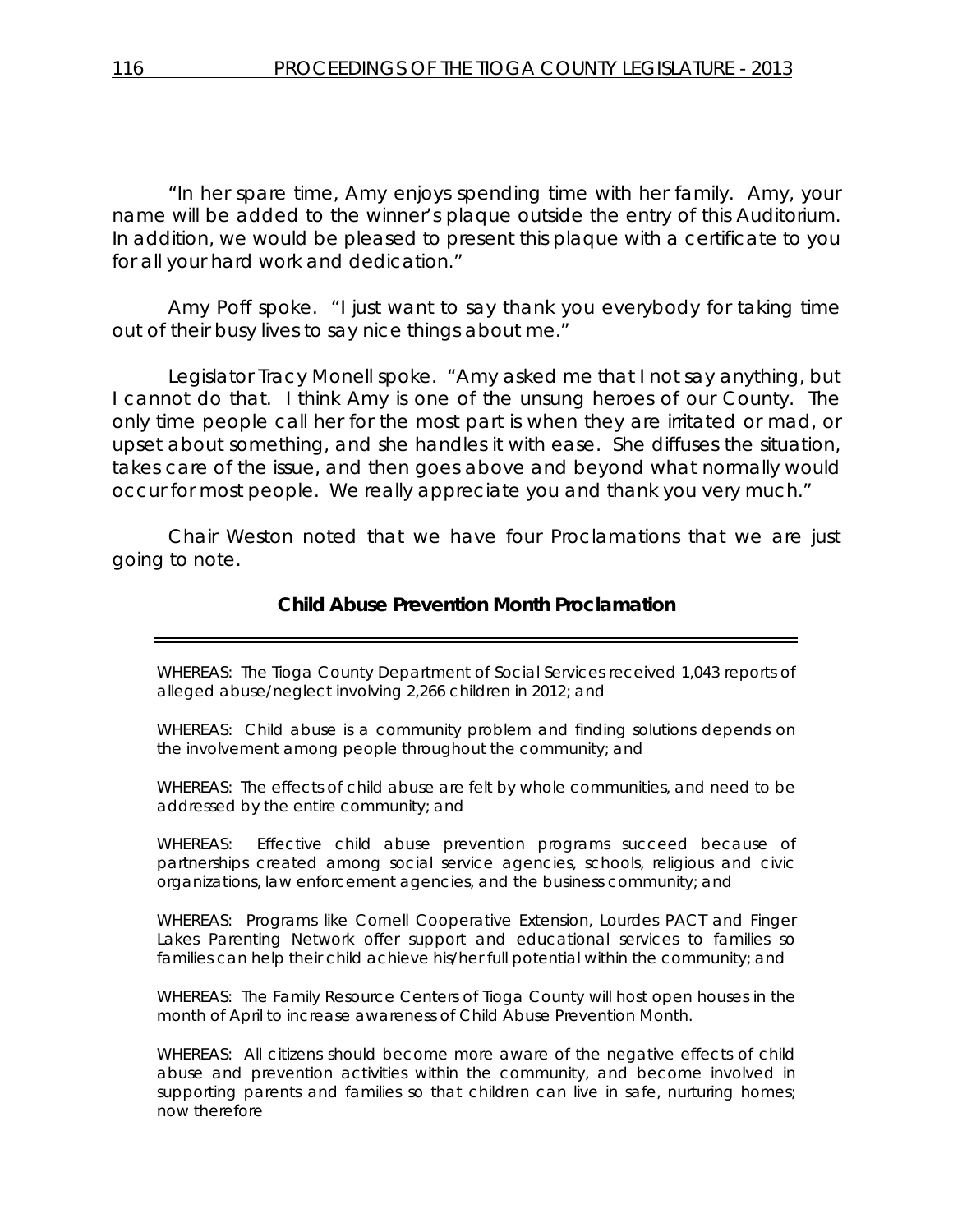### THE TIOGA COUNTY LEGISLATURE, does hereby proclaim April 2013 as

### Child Abuse Prevention Month

in Tioga County and call upon all citizens, community agencies, religious organizations, medical facilities, and businesses to increase their participation in our efforts to insure that all children are raised in safe, nurturing families, thereby strengthening the communities in which we live.

#### County of Tioga EXECUTIVE PROCLAMATION

WHEREAS: Giving babies the recommended immunizations by age two is the best way to protect them from 14 serious childhood diseases; and

WHEREAS: Currently, the United States has the safest, most effective vaccine supply in its history; and

WHEREAS: Vaccine-preventable diseases still circulate in the United States and around the world, so continued vaccination is necessary to protect everyone from potential outbreaks. Even when diseases are rare in the U.S., they can be brought into the country, putting unvaccinated children at risk; and

WHEREAS: Most parents vaccinate their children, resulting in high vaccine coverage rates in the U.S.; and

WHEREAS: It is important to vaccinate children on time, according to the childhood immunization schedule, to provide the best protection early in life, when babies are vulnerable and before they are likely to be exposed to diseases; and

WHEREAS: For 18 years, National Infant Immunization Week (NIIW) has encouraged parents, caregivers, and health care professionals to participate in educational , recognition, and media events to increase the awareness of the importance of immunizing children before their second birthday; and

WHEREAS: This year, National Infant Immunization Week will be celebrated as part of the first World Immunization Week, an initiative of the World Health Organization (WHO) where all six WHO regions, including more than 180 Member States, territories, and areas will simultaneously promote immunization, advance equity in the use of vaccines and universal access to vaccination services, and enable cooperation on cross-border immunization activities in April, 2013; and

WHEREAS: The week of April 20 – April 27, 2013, has been declared National Infant Immunization Week to help ensure that children should be protected against 14 vaccinepreventable diseases by the age of two; therefore be it

RESOLVED: That the TIOGA COUNTY LEGISLATURE, County of Tioga, does hereby proclaim the week of April 20 – April 27, 2013 as:

#### **INFANT IMMUNIZATION AWARENESS WEEK IN TIOGA COUNTY**

and encourages parents to make vaccinating their children a priority and to talk to family and friends about protecting their children with vaccines. We encourage businesses, government agencies, national organizations, community-based organizations, and service groups to spread the immunization message throughout their communities.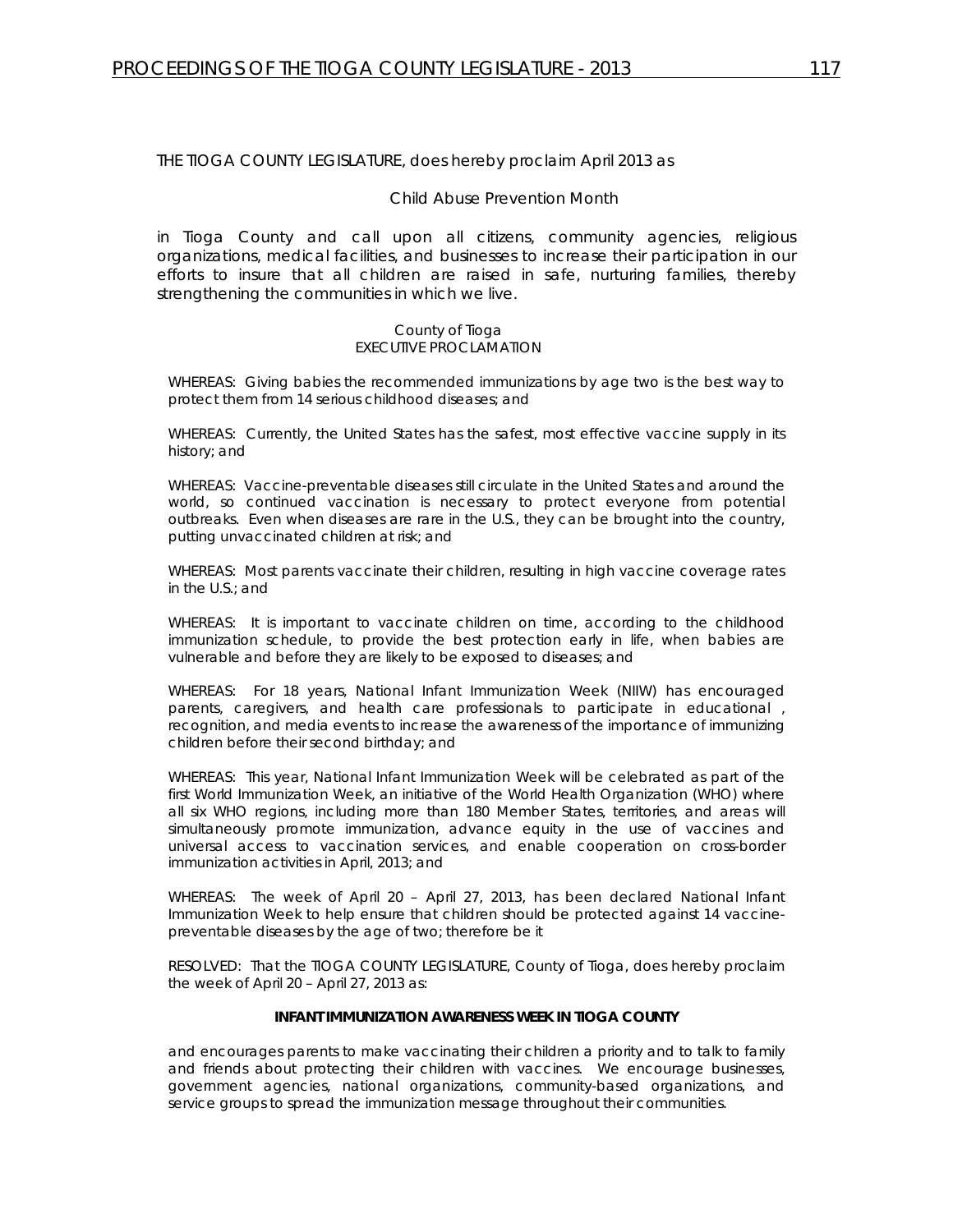### County of Tioga EXECUTIVE PROCLAMATION

WHEREAS: Stroke is a leading cause of serious long-term disability and the fourth leading cause of death in the United States, killing over 134,000 people nationwide and more than 30 citizens of Tioga County each year; and

WHEREAS: Stroke prevalence is projected to increase by 24.9% between 2010 and 2030 and the direct medical costs in the U.S. for treating stroke are expected to increase by 238% from \$28.3 billion in 2010 to \$95.6 billion by 2030; and

WHEREAS: Warning signs of stroke include sudden numbness or weakness of the face, arm or leg, especially on one side of the body; sudden confusion, trouble speaking or understanding; sudden trouble seeing in one or both eyes; sudden trouble walking, dizziness, loss of balance or coordination; and sudden severe headache with no known cause; and

WHEREAS: Americans are more aware of the risk factors and warning signs for stroke than in the past, but according to a recent survey, one-third of adults cannot identify any symptoms; and;

WHEREAS: New and effective treatments have been developed to treat and minimize the severity and damaging effect of strokes, but much more research is needed, therefore be it

RESOLVED: That the TIOGA COUNTY LEGISLATURE does hereby Proclaim and designate the month of May 2013 as:

### AMERICAN STROKE MONTH IN TIOGA COUNTY

and urges all the citizens of our County to familiarize themselves with the risk factors associated with stroke, recognize the warning signs and symptoms, and on the first signs of a stroke dial 9-1-1 immediately so that we might begin to reduce the devastating effects of stroke on our population.

### County of Tioga EXECUTIVE PROCLAMATION

WHEREAS: The nurses who live and who work in Tioga County while serving in many roles are all members of one profession, and as such have shown strength, commitment, professional skill and compassion directed at improving the health of the residents of Tioga County; and

WHEREAS: The nursing profession is rapidly changing, requiring nurses to expand their role through critical thinking, and holistic analysis of patient care, to meet the new challenges; and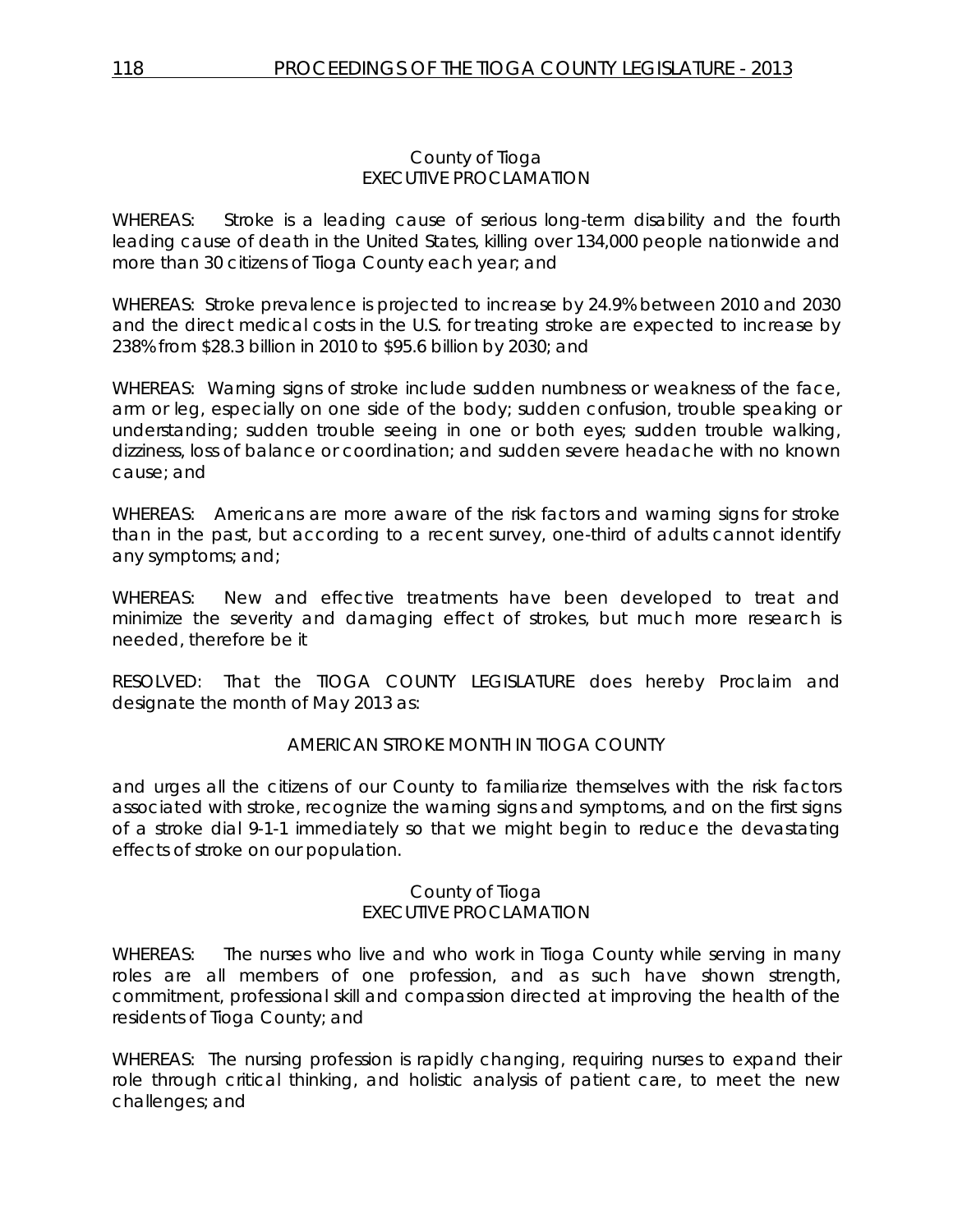WHEREAS: Tioga County nurses serve in many capacities within Tioga County; e.g., immunization clinics, control of communicable disease, homecare, mental health, well child clinics, Department of Social Services, doctor's offices, prenatal care programs, nursing homes, and more; and

WHEREAS: The week of May 6 through 12, 2013 is "NATIONAL NURSES WEEK" and the Tioga County Legislature wishes to express their support and recognition of the nurses working and living in Tioga County, therefore be it

RESOLVED: That the TIOGA COUNTY LEGISLATURE does hereby Proclaim and designate the week of May 6 – 12, 2013 as:

### *NATIONAL NURSES WEEK IN TIOGA COUNTY*

and encourage businesses, government agencies, community-based organizations, service groups and our fellow citizens to recognize the many nurses who work and live in Tioga County as being nurses with strength, commitment and compassion.

Chris Bonner had privilege of the floor. He spoke regarding the Safe Act and government issues.

The list of audited bills was submitted and is summarized as follows:

| Code  | Description                           | Equipment | Expense    |
|-------|---------------------------------------|-----------|------------|
| A1010 | Legislative Board                     |           | 194.17     |
| A1165 | <b>District Attorney</b>              |           | 6,437.28   |
| A1170 | <b>Public Defender</b>                |           | 174.30     |
| A1172 | <b>Assigned Counsel</b>               |           | 17,171.09  |
| A1185 | <b>Medical Examiners/Coroners</b>     |           | 200.00     |
| A1325 | Treasurer                             |           | 2,366.18   |
| A1355 | Assessments                           |           | 2,095.00   |
| A1362 | Tax Advertising/Expense               |           | 7,464.12   |
| A1410 | <b>County Clerk</b>                   |           | 293.84     |
| A1420 | Law                                   |           | 3,533.00   |
| A1430 | Personnel                             |           | 4,018.77   |
| A1450 | Elections                             |           | 77.22      |
| A1490 | <b>Public Works Administration</b>    | 160.00    | 17.99      |
| A1620 | <b>Buildings</b>                      | 37.48     | 48,015.80  |
| A1621 | <b>Buildings</b>                      |           | 17,855.60  |
| A1680 | Information Technology                |           | 14,856.97  |
| A2490 | <b>Community College Tuition</b>      |           | 39,539.68  |
| A2960 | <b>Education Handicapped Children</b> |           | 174,854.64 |
| A3020 | Public Safety Comm E911 System        |           | 3,687.73   |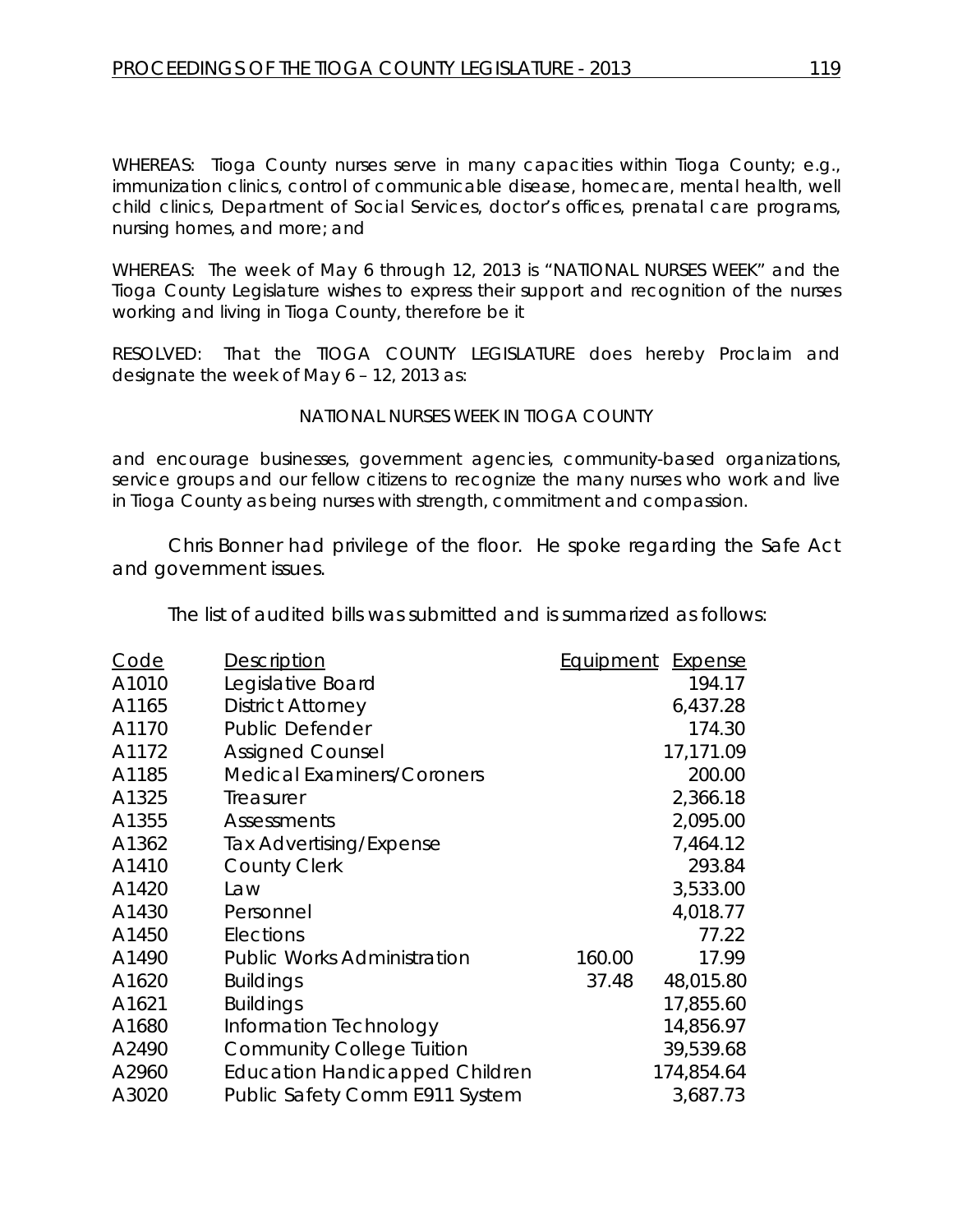| A3110                                | Sheriff                                |            | 22,325.50  |
|--------------------------------------|----------------------------------------|------------|------------|
| A3140                                | Probation                              |            | 829.28     |
| A3146                                | Sex Offender Program                   |            | 9,240.00   |
| A3150                                | Jail                                   |            | 67,366.08  |
| A3315                                | Special Traffic Programs               |            | 674.70     |
| A3357                                | <b>FY11 NYS Homeland Security</b>      |            | 1,994.13   |
| A3410                                | Fire                                   |            | 4,722.45   |
| A3640                                | <b>Emergency Mgmt Office</b>           |            | 454.80     |
| A4010                                | <b>Public Health Nursing</b>           |            | 31,773.45  |
| A4011                                | <b>Public Health Administration</b>    |            | 2,609.41   |
| A4012                                | <b>Public Health Education</b>         |            | 88.78      |
| A4042                                | <b>Rabies Control</b>                  |            | 3,220.15   |
| A4044                                | Early Intervention                     | 186.00     | 25,905.15  |
| A4053                                | Preventive/Primary Health Svcs         |            | 160.00     |
| A4054                                | <b>Preventive Dental Services</b>      |            | 6,030.20   |
| A4064                                | Managed Care-Dental Services           | 245.00     | 26,080.95  |
| A4070                                | <b>Disease Control</b>                 |            | 4,055.89   |
| A4090                                | <b>Environmental Health</b>            |            | 935.91     |
| A4210                                | <b>Alcohol and Drug Services</b>       |            | 17,227.40  |
| A4211                                | Council on Alcoholism                  |            | 10,999.34  |
| A4309                                | Mental Hygiene Co Admin                |            | 10,731.12  |
| A4310                                | <b>Mental Health Clinic</b>            |            | 124,780.87 |
| A4311                                | <b>Rehabilitation Support Services</b> |            | 1,854.00   |
| A4320                                | <b>Crisis Intervention Services</b>    |            | 49,139.13  |
| A4321                                | Intensive Case Management              |            | 754.96     |
| A4333                                | Psycho Social Club                     |            | 25,000.00  |
| A5630                                | <b>Bus Operations</b>                  |            | 67,077.48  |
| A6010                                | Social Services Administration         |            | 67,781.98  |
| A6422                                | <b>Economic Development</b>            |            | 1,303.43   |
| A6510                                | Veterans' Service                      |            | 166.95     |
| A6610                                | Sealer Weights/Measures                |            | 214.31     |
| A7180                                | Snowmobile Grant Program               |            | 25,312.00  |
| A8020                                | Planning                               |            | 75.92      |
| A9060                                | <b>Health Insurance</b>                |            | 2,739.30   |
| <b>SOLID WASTE FUND</b>              |                                        |            | 91,740.21  |
| SPECIAL GRANT FUND                   |                                        |            | 4,974.61   |
| <b>COUNTY ROAD FUND</b>              |                                        |            | 69,335.25  |
| <b>CAPITAL FUND</b>                  |                                        | 83,211.02  |            |
| <b>CONSOLIDATED HEALTH INSURANCE</b> |                                        | 343,022.13 |            |
| <b>SELF-INSURANCE FUND</b>           |                                        |            | 10,974.00  |
|                                      |                                        |            |            |

GRAND TOTAL 6.1,560,364.10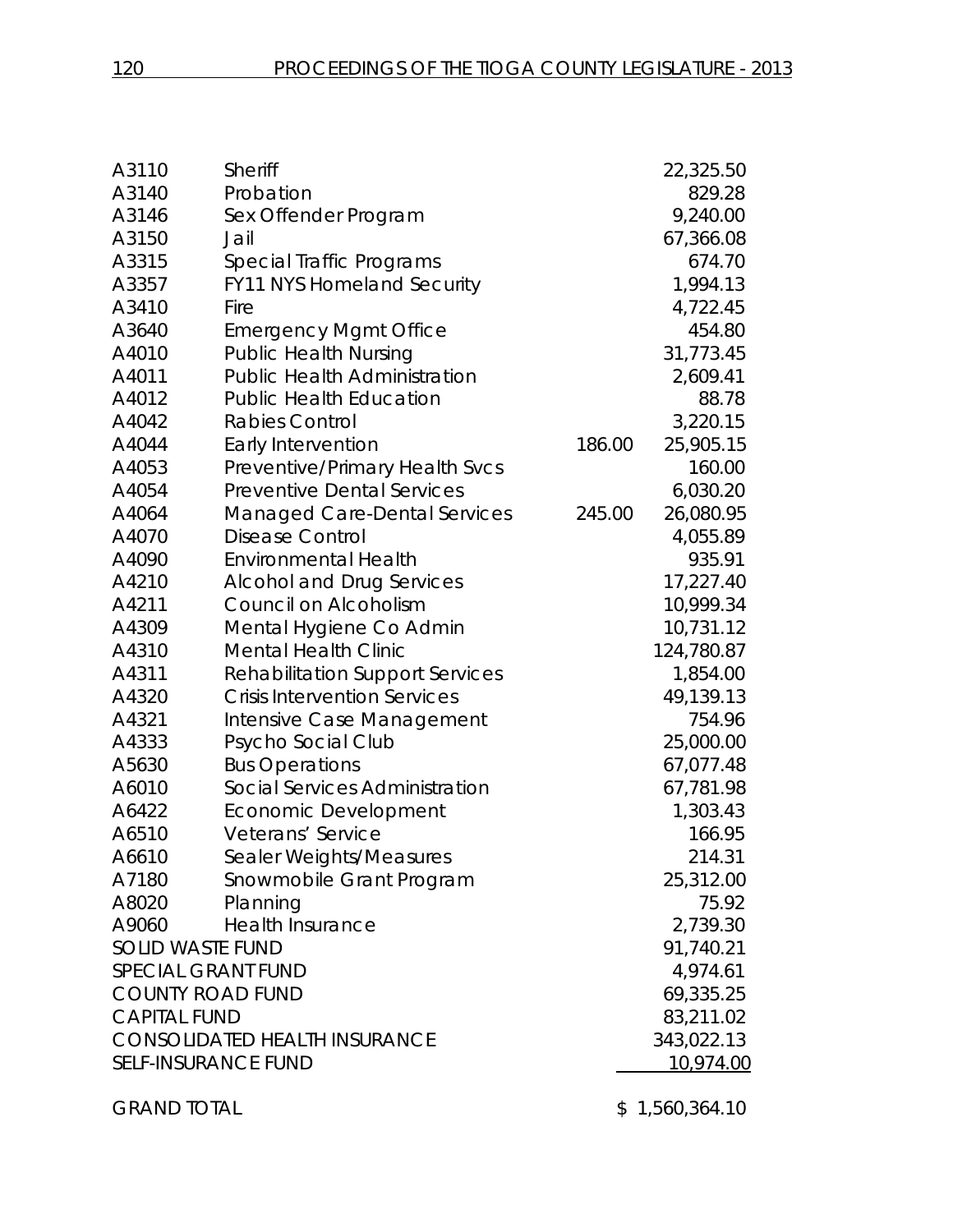Legislator Monell made a motion to approve the minutes of March 12 and 21, 2013, seconded by Legislator Roberts, and carried.

Chair Weston made the following appointment to Economic Development & Planning Director Search Committee

Legislator Case Legislator Roberts Legislator Sauerbrey Chair Weston Personnel Officer Bethany O'Rourke Economic Development & Planning Director Douglas Barton IDA Chairman Aaron Gowan

Committee meeting reports are on file in the Legislative Clerk's Office and may be procured there by any interested person.

Legislator Sullivan moved for the adoption of the following resolution, seconded by Legislator Standinger.

REFERRED TO: FINANCE/LEGAL COMMITTEE

RESOLUTION NO. 84-13 *HOME RULE REQUEST IN SUPPORT OF S3665/ A5902: EXTENDING THE CURRENT AND IMPOSING ADDITIONAL SALES AND COMPENSATING USE TAXES BY THE COUNTY OF TIOGA*

WHEREAS: The continuation of previously authorized additional sources of revenue is required to enable counties, such as Tioga County to meet the everincreasing costs of delivering essential governmental services to their citizens without undue reliance on local property taxes; and

WHEREAS: State Legislative authority is needed to extend the current sales and compensating use taxes for the County of Tioga at the same level and upon the same terms and conditions as now currently exist; now therefore be it

RESOLVED: That the Tioga County Legislature hereby requests the enactment of Senate bill number S3665 and Assembly bill number A5902 entitled "An Act to Amend the Tax Law in relation to extending the authorization of the County of Tioga to impose an additional one percent of sales and compensating use taxes".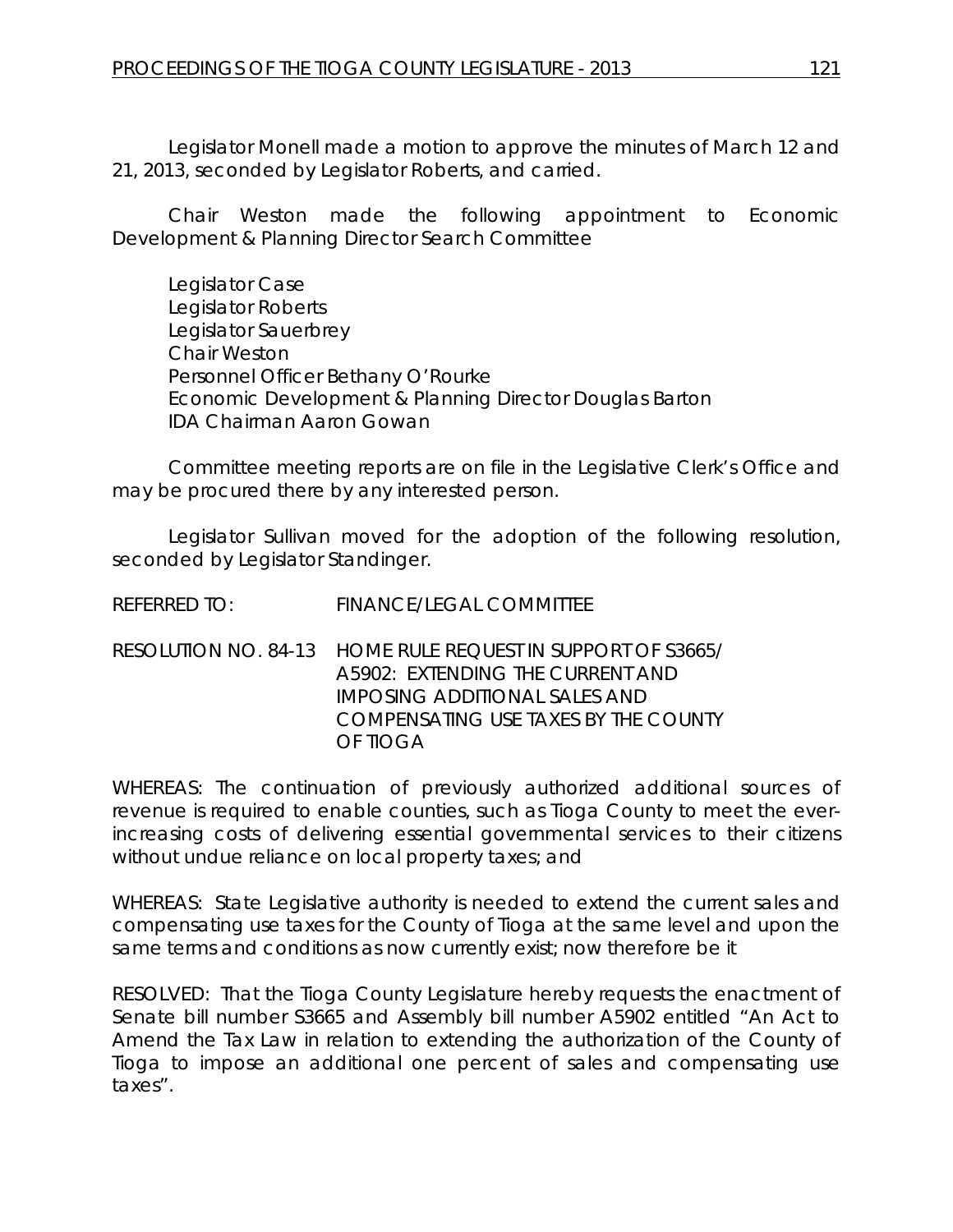Yes – Legislators Case, Hollenbeck, Huttleston, Monell, Weston, Roberts, Sauerbrey, Standinger, and Sullivan.

No – None.

Absent – None.

RESOLUTION ADOPTED.

Legislator Monell moved for the adoption of the following resolution, seconded by Legislator Case.

| REFERRED TO:         | ADMINISTRATIVE SERVICES COMMITTEE                   |
|----------------------|-----------------------------------------------------|
| RESOLUTION NO. 85-13 | OPPOSING PROPOSED AMENDMENTS<br>TO THE ELECTION LAW |

WHEREAS: A series of proposed amendments to New York State Election Law have been introduced in the Senate and Assembly of the State of New York; and

WHEREAS: As proposed, said bills will have an even more harmful financial effect on County Boards of Elections budgets, and will certainly significantly increase the cost of elections; and

WHEREAS: Bills #A.689/#S.1461, propose to enact a new Title VI to the Election Law entitled "Early Voting"; and

WHEREAS: The proposed Early Voting amendment would require voting be allowed fourteen (14) days before a General Election and seven (7) days before a Primary Election, at a minimum of five (5) polling places in each County from 8:00 AM until 7:00 PM each day, including weekends; and

WHEREAS: Boards of Elections would be required to hire Bi-Partisan Election Inspectors to staff the polling sites; and

WHEREAS: In addition to the fourteen or seven day Early Voting term prescribed, the amendment also states: "Local Boards of Elections may purchase additional direct recording electronic machines to be used solely for early voting…"; and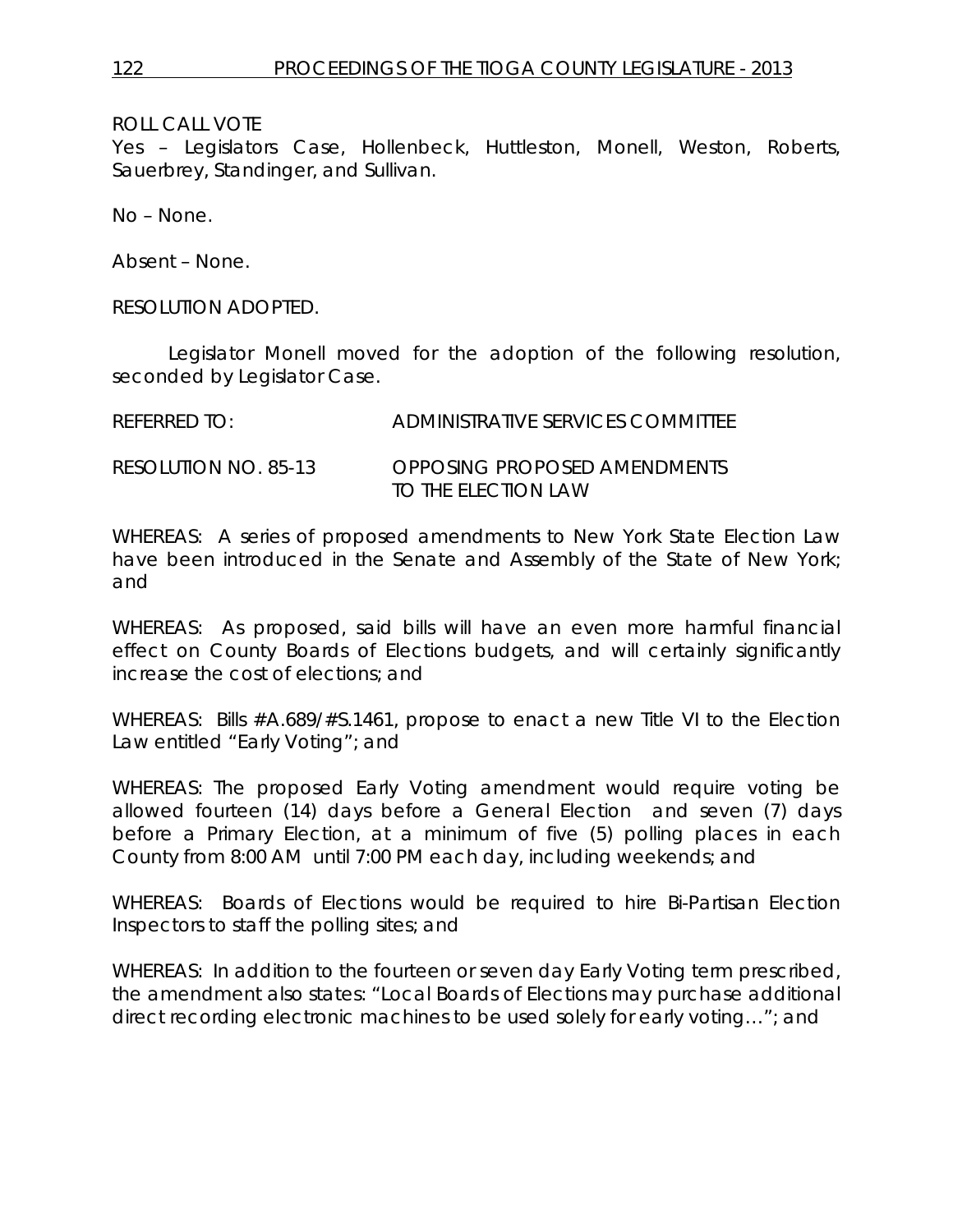WHEREAS: Bills #A.172/#S.609, as well as #A.2099/#S.1549 propose nearly identical amendments to Election Law; to provide for same-day registration of voters, at the polling place, during the hours that the polling place is open for voting; and

WHEREAS: While the procedure to register said prospective voter is unspecified, it is not unreasonable to infer some type of internet connection would be required; and

WHEREAS: Internet access for the conduct of an election or voter registration is not available at Polling Sites in Tioga County; and

WHEREAS: There already exists a provision for filing an absentee ballot, which affords an opportunity for an individual to vote when such voter is not able to appear in person on Election day to cast their ballot; and

WHEREAS: While the Early Voting amendment does concede to additional costs incident to its implementation, the same-day registration proposal contends no fiscal impact, which is a questionable assertion; and

WHEREAS: None of the proposed amendments to Election Law stipulate any financial assistance to implement their programs; and

WHEREAS: Compliments of the Federal Help America Vote Act of 2002 (HAVA), the cost of elections in Tioga County has increased over 180% since 2002; and

WHEREAS: These proposed amendments to State Election Law are again a case study of unfunded mandates imposed upon local governments; and

WHEREAS: Given the current climate within which local governments must operate, it is truly unfortunate and deceitful that the Legislature of the State of New York would continue to consider unfunded mandates; and

WHEREAS: The Legislature of Tioga County must voice its strong opposition to the proposed amendments to Election Law; now therefore, be it

RESOLVED: That the Legislature of Tioga County be and hereby voices its strong opposition to the proposed amendments to Election Law, to wit: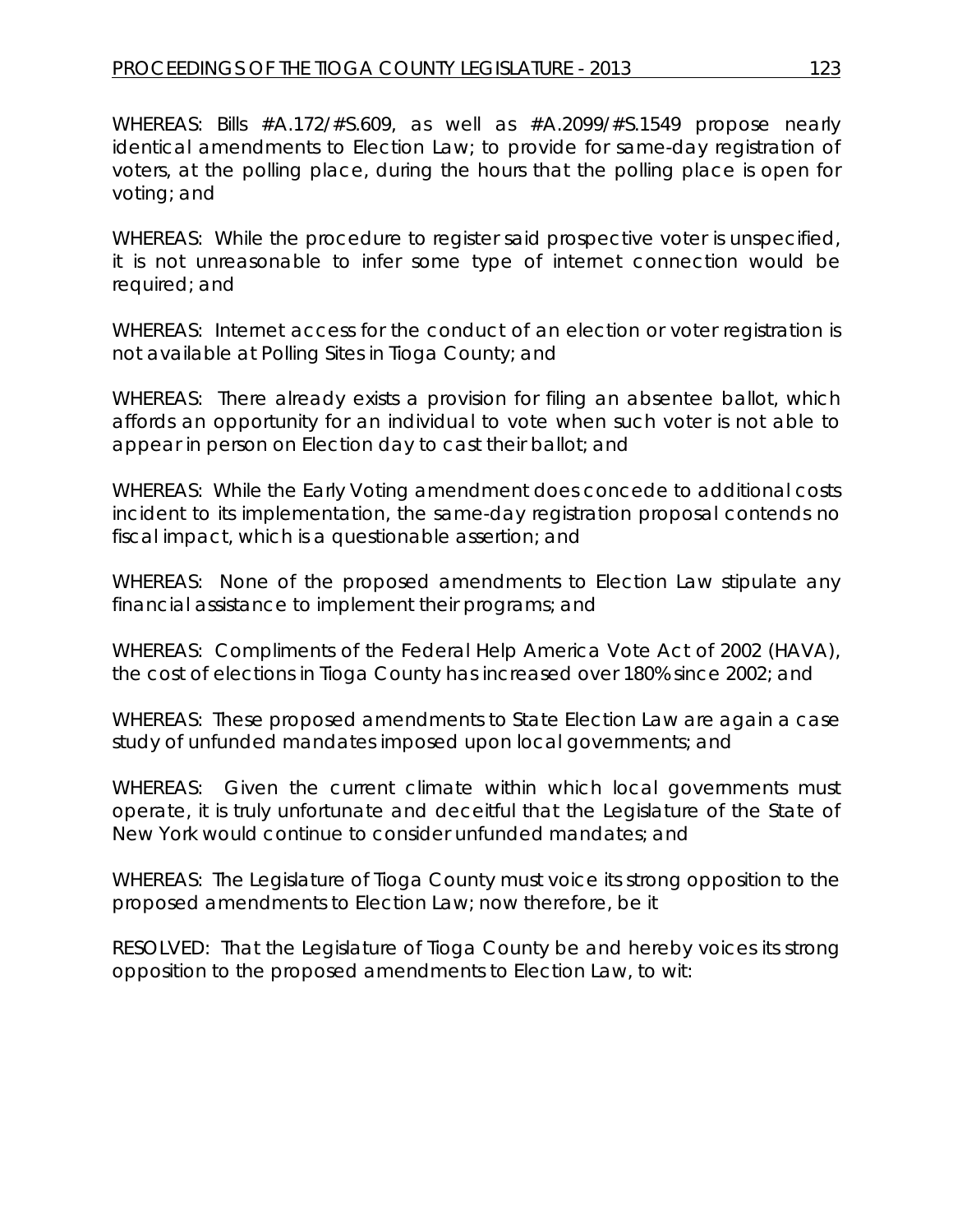#A.689/#S.1461 – An Act to amend the Election Law, in relation to early voting

#A.172/#S.609 – An Act to amend the Election Law, in relation to allowing for polling place voter registration for any qualified person who is not registered to voter

#A.2099/#S.1549 – An Act to amend the Election Law, in relation to allowing for polling place voter registration for any qualified person who is not registered to vote; and be it further

RESOLVED: That the Clerk of the Legislature of Tioga County shall forward certified copies of this Resolution to Governor Andrew M. Cuomo, Assemblyman Sheldon Silver, Assemblyman Brian Kavanagh, Senator Thomas W. Libous, Assemblyman Christopher S. Friend, Congressman Richard L. Hanna, and Congressman Thomas W. Reed, other New York Counties, the League of Women Voters and the New York State Association of Counties (NYSAC).

### ROLL CALL VOTE

Yes – Legislators Case, Hollenbeck, Huttleston, Monell, Weston, Roberts, Sauerbrey, Standinger, and Sullivan.

No – None.

Absent – None.

RESOLUTION ADOPTED.

Legislator Hollenbeck moved for the adoption of the following resolution, seconded by Legislator Sauerbrey.

REFERRED TO: **INFORMATION TECHNOLOGY** 

RESOLUTION NO. 86-13 *AUTHORIZE LEASE EXTENSION WITH NYSEG FOR THE TOWER ON BALLOU ROAD*

WHEREAS: Tioga County has a need to maintain the telecommunications tower located in the Town of Tioga on Ballou Road and identified as tax map number 117.00-1-10; and

WHEREAS: The property that the tower is located on belongs to NYSEG and NYSEG has agreed to a 10 year lease extension from 4/1/2013 to 3/31/2023; and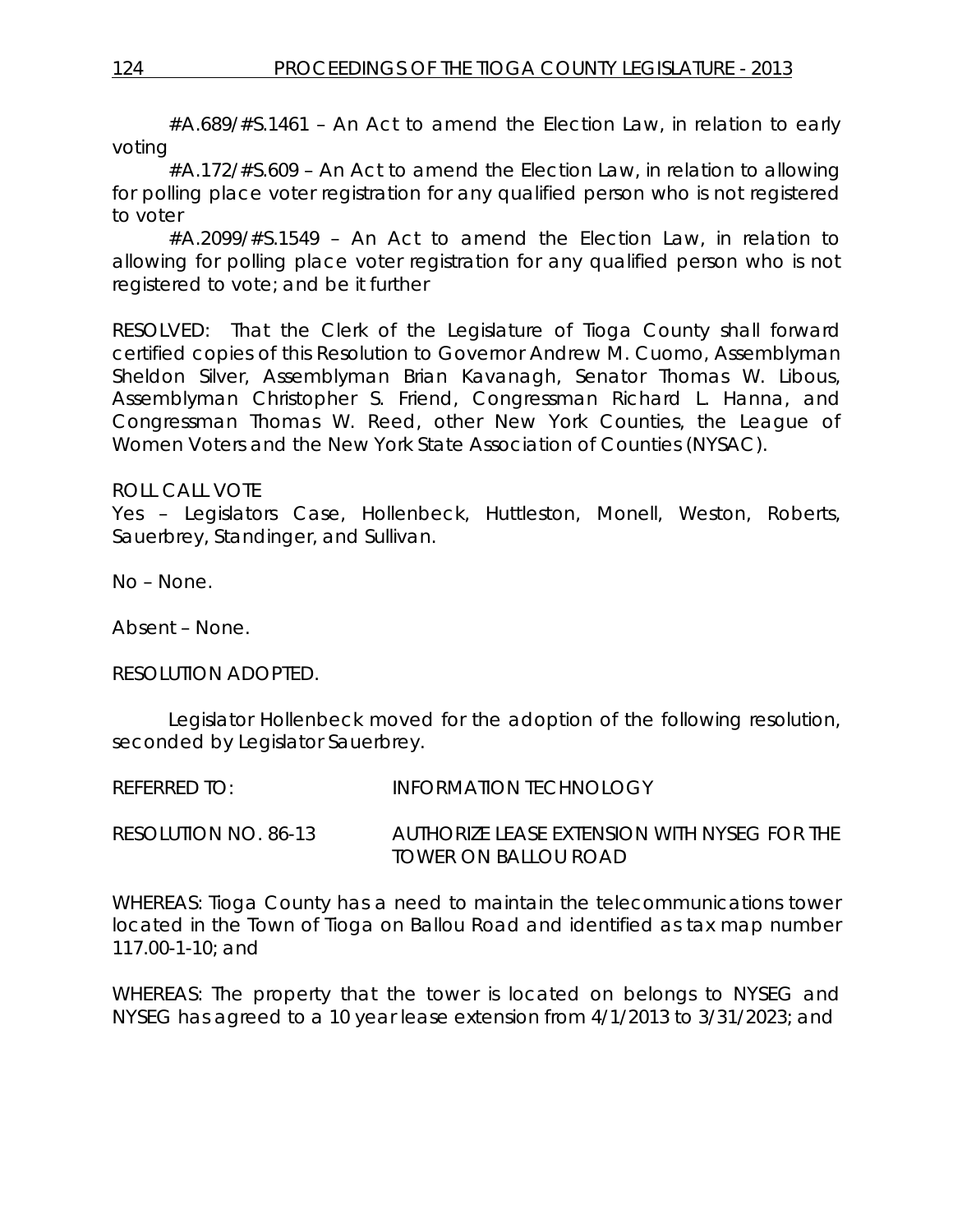WHERAS: The Tioga County Attorney has reviewed the lease extension and has approved to its form; therefore be it

RESOLVED: That Tioga County enter into the 10 year lease extension at \$1500/year plus 25% of annual revenue received from renting antenna space to Plexicomm LLC on the Ballou Road tower; and be it further

RESOLVED: That the Tioga County Legislature authorizes the Chair of the Legislature to sign this lease extension.

ROLL CALL VOTE

Yes – Legislators Case, Hollenbeck, Huttleston, Monell, Weston, Roberts, Sauerbrey, Standinger, and Sullivan.

No – None.

Absent – None.

RESOLUTION ADOPTED.

Legislator Roberts moved for the adoption of the following resolution, seconded by Legislator Sauerbrey.

REFERRED TO: PUBLIC WORKS

RESOLUTION NO. 87-13 *AWARD CONSTRUCTION CONTRACT TO R.DEVINCENTIS CONSTRUCTION FOR LILLIE HILL RD BRIDGE PROJECT BIN: 3335510*

WHEREAS: Tioga County bonded for a program for rehabilitation of various bridges within the County; and

WHEREAS: Funding is available for the construction of the Lillie Hill Rd Bridge (BIN: 3335510) as part of the Bond Issue; and

WHEREAS: The Commissioner of Public Works received sealed bids on March 26, 2013 and the bids were as follows: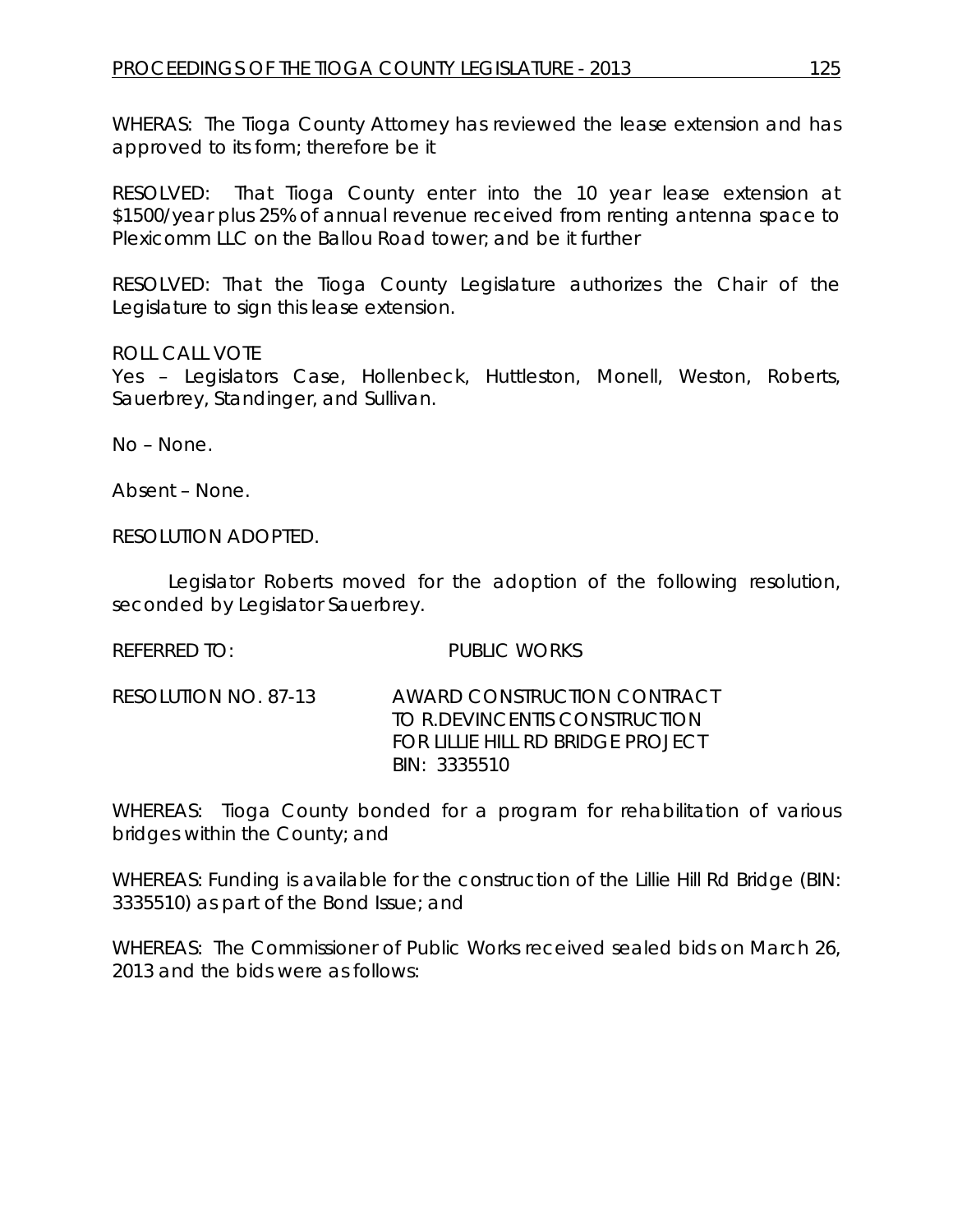| R. DeVincentis<br>Binghamton, NY       | \$1,258,000.00 |
|----------------------------------------|----------------|
| <b>Economy Paving</b><br>Cortland, NY  | \$1,306,651.01 |
| Silverline Construction<br>Burdett, NY | \$1,310,287.00 |

And

WHEREAS: LaBella Associates, Rochester, NY have completed the review of the bids and finds the low bidder R. DeVincentis Construction, Binghamton, NY meets all of the qualifications of the bid specifications; therefore be it

RESOLVED: That the Tioga County Legislature authorize awarding the bid to R. DeVincentis Construction ,Binghamton, NY not to exceed \$1,258,000.00 to be paid out of Lillie Hill Rd. Bridge (BIN: 3335510) Account H2010.07.

ROLL CALL VOTE Yes - Legislators Case, Hollenbeck, Huttleston, Monell, Weston, Roberts, Sauerbrey, Standinger, and Sullivan.

No – None.

Absent – None.

RESOLUTION ADOPTED.

Legislator Roberts moved for the adoption of the following resolution, seconded by Legislator Huttleston.

| REFERRED TO:         | PUBLIC WORKS COMMITTEE      |
|----------------------|-----------------------------|
| RESOLUTION NO. 88–13 | APPROVE CHANGE ORDER        |
|                      | <b>FOR ELEVATOR PROJECT</b> |

WHEREAS: The elevators at the County Office Building & Court Annex were damaged in the flooding that took place after Tropical Storm Lee in September 2011; and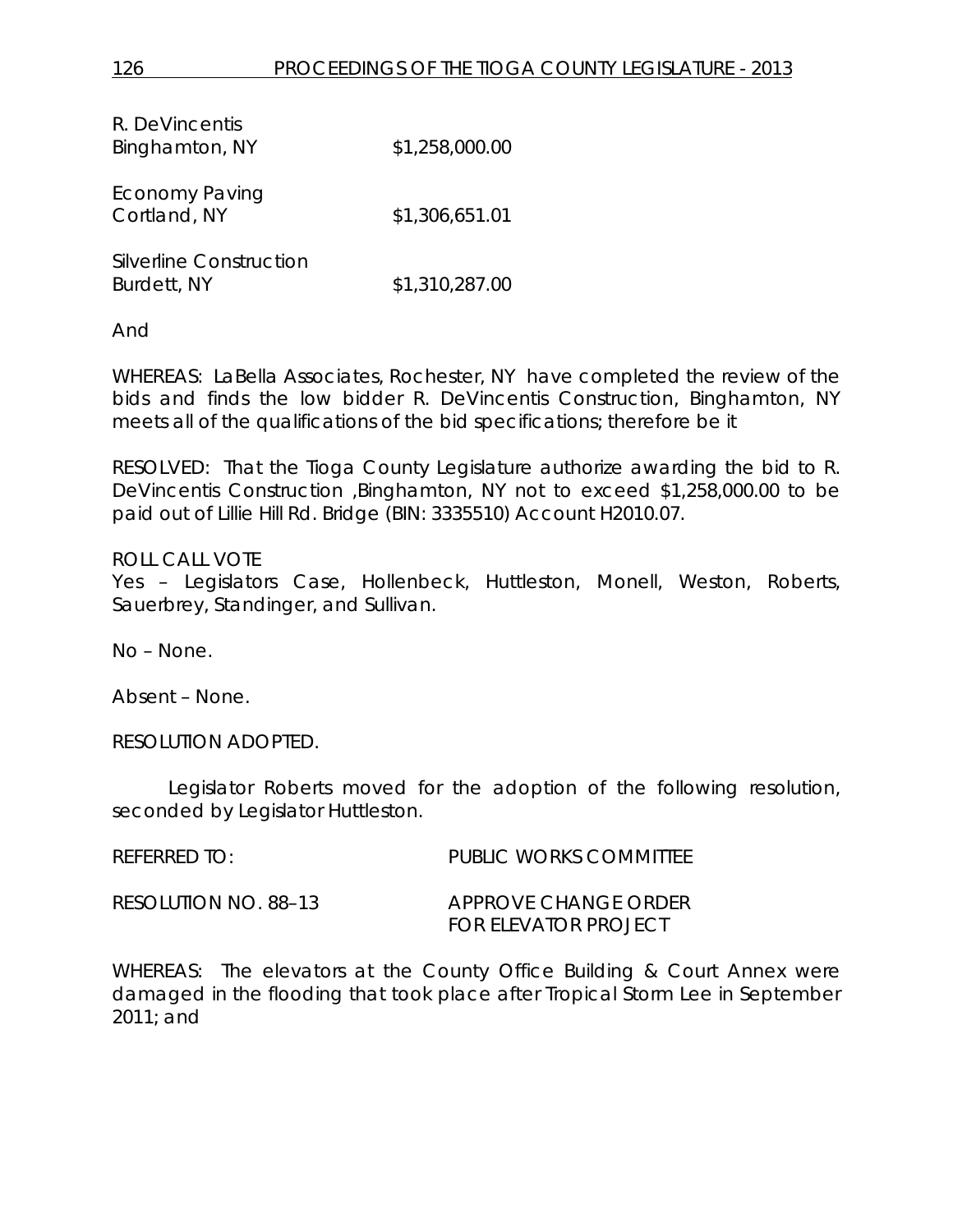WHEREAS: The contract for repairs for the elevators was awarded to Elmira Structures, Inc. on July 19, 2012; and

WHEREAS: Due to inspection failure by the Fire Inspector the following change orders were submitted:

- 1290-08 Update Fire Safety System and patch holes in the hoist-way at the County Office Building Elevator. \$6,317.00
- 1290-09 Update Fire Safety System and replace the door hardware at the Mechanical Room at the Court Annex. \$18,971.00
- 1290-10 Provide new smoke detector, transformer and PAM relay at the top of the elevator shaft to operate smoke hatch at the County Office Building Elevator. \$1,866.00; and

WHEREAS: This project will be reimbursed by FEMA and/or insurance; therefore be it

RESOLVED: That the Tioga County Legislature authorize the change orders listed above for the elevators not to exceed \$27,154.00 to be paid out of H1624-20-121 Tropical Storm Lee Disaster-Capital.

ROLL CALL VOTE

Yes – Legislators Case, Hollenbeck, Huttleston, Monell, Weston, Roberts, Sauerbrey, Standinger, and Sullivan.

No – None.

Absent – None.

RESOLUTION ADOPTED.

Legislator Roberts moved for the adoption of the following resolution, seconded by Legislator Sullivan.

| $R$ FFFRRFD TO:      | PUBLIC WORKS COMMITTEE                                                        |
|----------------------|-------------------------------------------------------------------------------|
| RESOLUTION NO. 89–13 | APPROVE CHANGE ORDER<br><b>FOR ELEVATOR PROJECT</b><br><b>FOR COURT HOUSE</b> |

WHEREAS: The elevator at the Tioga County Court House was damaged in the flooding that took place after Tropical Storm Lee in September 2011; and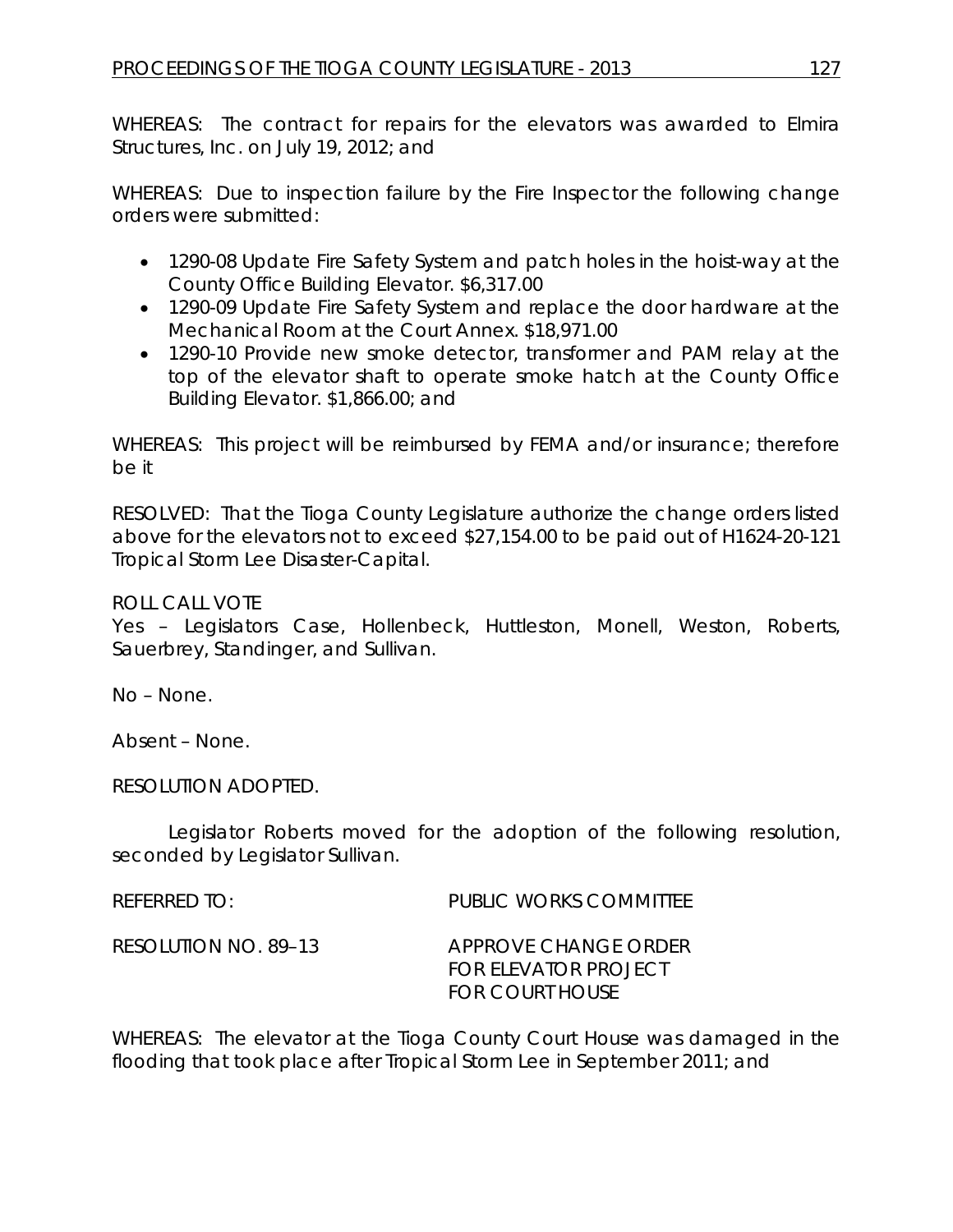WHEREAS: The contract for repairs for the elevator was awarded to Elmira Structures, Inc. on June 12, 2012; and

WHEREAS: Due to inspection failure by the Fire Inspector the following change order was submitted:

• 1283-10 Replace malfunctioning elevator pump and oil safety switch. \$3,280.00; and

WHEREAS: This project will be reimbursed by FEMA; therefore be it

RESOLVED: That the Tioga County Legislature authorize the change order listed above for the elevator not to exceed \$3,280.00 to be paid out of H1624-20-121 Tropical Storm Lee Disaster-Capital.

ROLL CALL VOTE

Yes – Legislators Case, Hollenbeck, Huttleston, Monell, Weston, Roberts, Sauerbrey, Standinger, and Sullivan.

No – None.

Absent – None.

RESOLUTION ADOPTED.

Legislator Huttleston moved for the adoption of the following resolution, seconded by Legislator Hollenbeck.

REFERRED TO: HEALTH & HUMAN SERVICES COMMITTEE

RESOLUTION NO. 90–13 *APPOINT MEMBER TO YOUTH BOARD YOUTH BUREAU*

WHEREAS: The Tioga County Youth Board is organized as an advisory body to the Tioga County Youth Bureau; and

WHEREAS: The purpose of the Youth Board is to carry out the provision of Section 95 of the General Municipal Law of the State of New York and Resolution No. 140 of 1981 of the Tioga County Legislature; and

WHEREAS: The Tioga County Youth Board Bylaws provides for representatives to the Youth Board be appointed by the County Legislature; and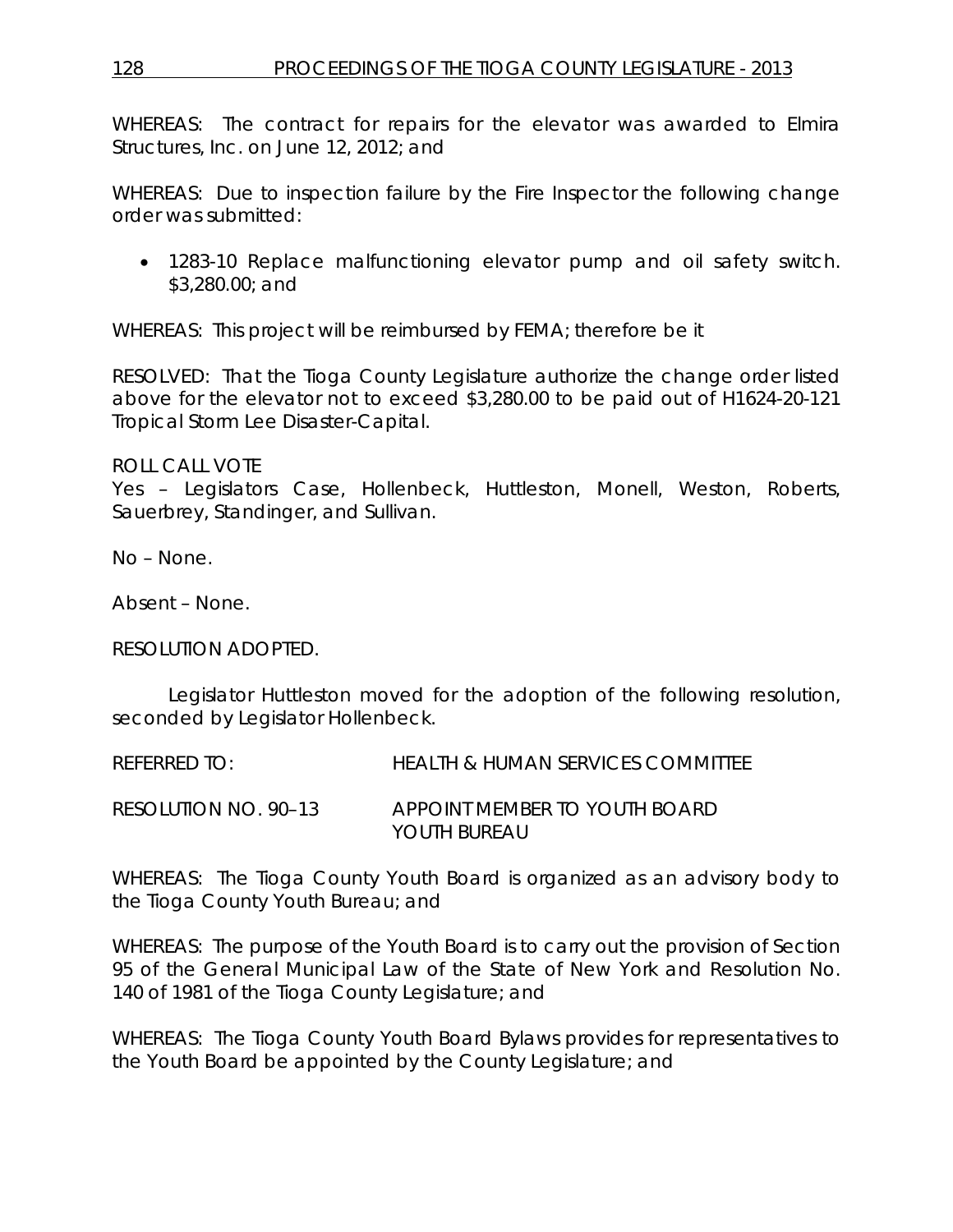WHEREAS: The County Legislature previously appointed members to the Youth Board under Resolution No. 245-12 and vacancies exist and terms have expired; now therefore be it

RESOLVED: That the following listed representative be appointed as a member of the Tioga County Youth Board with the corresponding term of office consistent with the requirement of staggered rotation.

Christina Ward (Replacing Angela Klopf) 04/01/13-12/31/16

TERM

ROLL CALL VOTE

Yes – Legislators Case, Hollenbeck, Huttleston, Monell, Weston, Roberts, Sauerbrey, Standinger, and Sullivan.

No – None.

Absent – None.

RESOLUTION ADOPTED.

Legislator Huttleston moved for the adoption of the following resolution, seconded by Legislator Case.

REFERRED TO: HEALTH & HUMAN SERVICES COMMITTEE

RESOLUTION NO. 91-13 *AMEND TIOGA EMPLOYMENT CENTER BUDGET*

WHEREAS: The Tioga Employment Center, as part of the Broome-Tioga Workforce New York for employment and training services, is completely funded under the Federal Workforce Investment Act; and

WHEREAS: The Tioga Employment Center has been allocated additional funds under Dislocated Worker Supplemental funds by New York State Department of Labor; and

WHEREAS: The funding allocation is \$5,504.25 for Dislocated Worker Supplemental services, and must be fully expended by June 30, 2012; therefore be it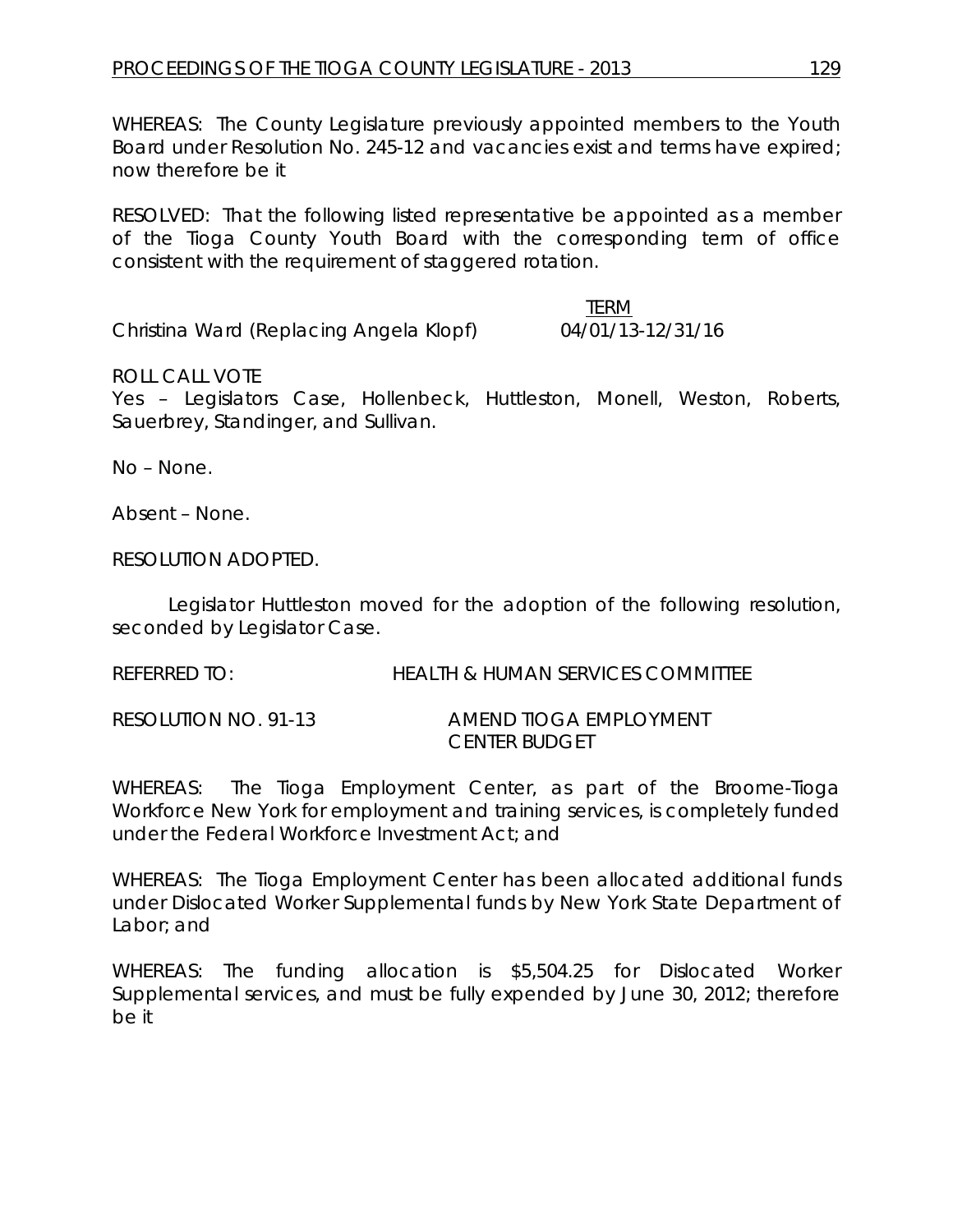RESOLVED: That the Tioga Employment Center budget be amended as follows:

|     | From: CD4791 – Federal Aid-Federal Employment Program | \$ 5,504.25 |
|-----|-------------------------------------------------------|-------------|
| TO: | CD6293.10-10- Full Time Personnel                     | \$ 2454.00  |
|     | CD6293.40-130- Contracts                              | \$ 3050.25  |

ROLL CALL VOTE

Yes – Legislators Case, Hollenbeck, Huttleston, Monell, Weston, Roberts, Sauerbrey, Standinger, and Sullivan.

No – None.

Absent – None.

RESOLUTION ADOPTED.

Legislator Huttleston moved for the adoption of the following resolution, seconded by Legislator Hollenbeck.

| REFERRED TO: | HEALTH & HUMAN SERVICES  |
|--------------|--------------------------|
|              | <b>FINANCE COMMITTEE</b> |

RESOLUTION NO. 92–13 *APPROPRIATION OF CAPITAL FUNDS SOCIAL SERVICES*

WHEREAS: The County of Tioga has been approved for a grant of funds by the New York State Department of Transportation, pursuant to Section 5311, Title 49, United States Code, for the repair of two 2009 Ford buses; and

WHEREAS: The County of Tioga and the State of New York have an Agreement (C003791) which authorizes the undertaking of the Project and payment of the Federal and State shares for the Project; and

WHEREAS: Appropriation of funds requires legislative approval; therefore be it

RESOLVED: That funding be appropriated as follows:

| From: H 1750.00 Bus Company Contribution     | \$2,055  |
|----------------------------------------------|----------|
| H 3090.10 State Aid-Bus Companies- Capital   | \$2,055  |
| H 4090.10 Federal Aid-Bus Companies- Capital | \$16,440 |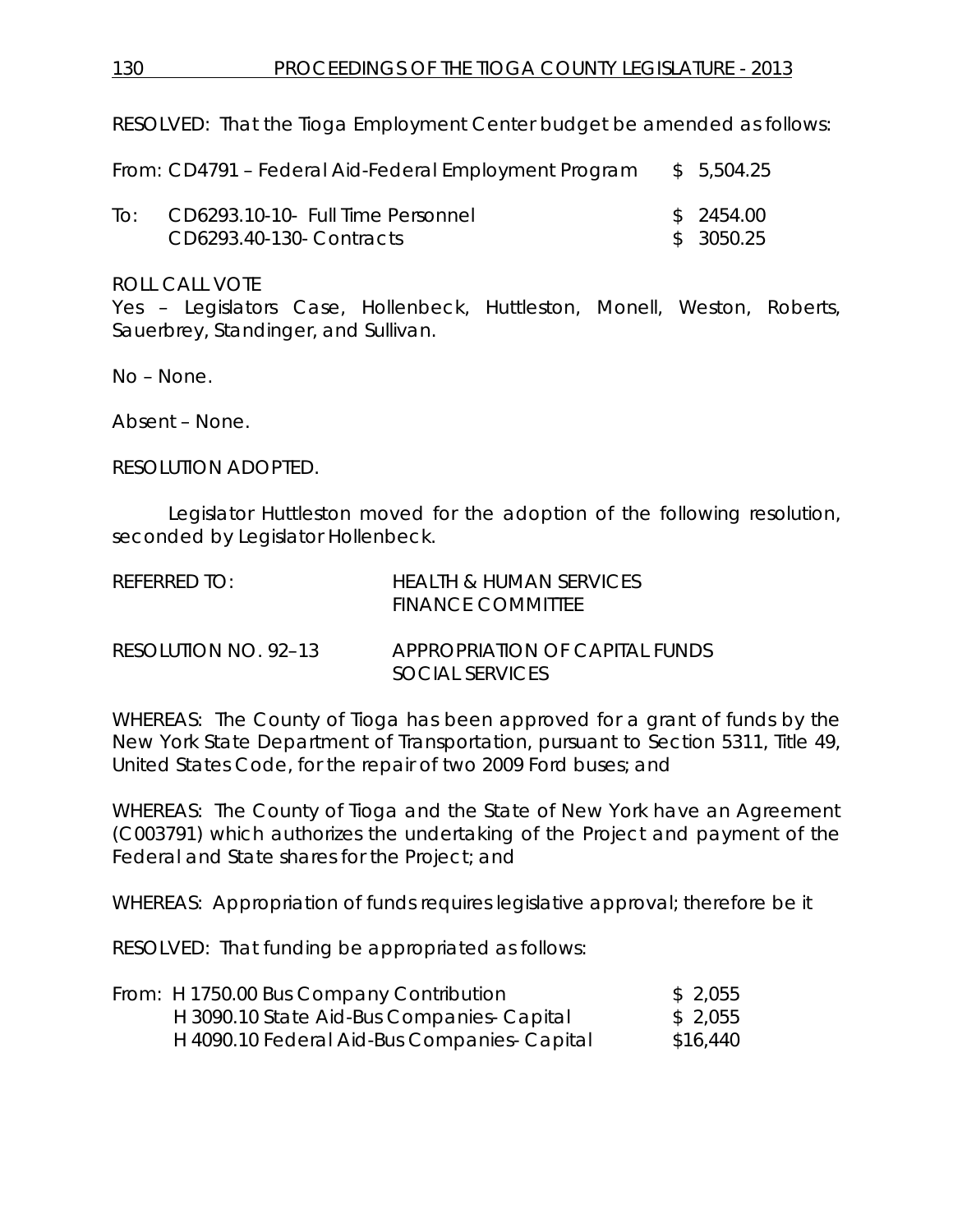To: H 5630.21 Bus Operations- Capital  $$20,550$ 

## ROLL CALL VOTE

Yes – Legislators Case, Hollenbeck, Huttleston, Monell, Weston, Roberts, Sauerbrey, Standinger, and Sullivan.

No – None.

Absent – None.

RESOLUTION ADOPTED.

Legislator Sullivan moved for the adoption of the following resolution, seconded by Legislator Case.

REFERRED TO: LEGISLATIVE WORKSESSION

RESOLUTION NO. 93–13 *AMEND POLICY 23*

*PROCUREMENT POLICY*

WHEREAS: Policy 23 Procurement Policy needs to amend Section I Procurement Procedures last paragraph; therefore be it

RESOLVED: That Policy 23 Section I Procurement Procedures last paragraph be amended as follows:

"Pursuant to General Municipal Law 104-b (2) (f), Drew Griffin, Acting Information Technology and Communication Services Director, is the responsible person for overseeing the administrative details of Tioga County's purchasing program"

And be it further

RESOLVED: That the remainder of Policy 23 Procurement Policy shall remain in full force and effect.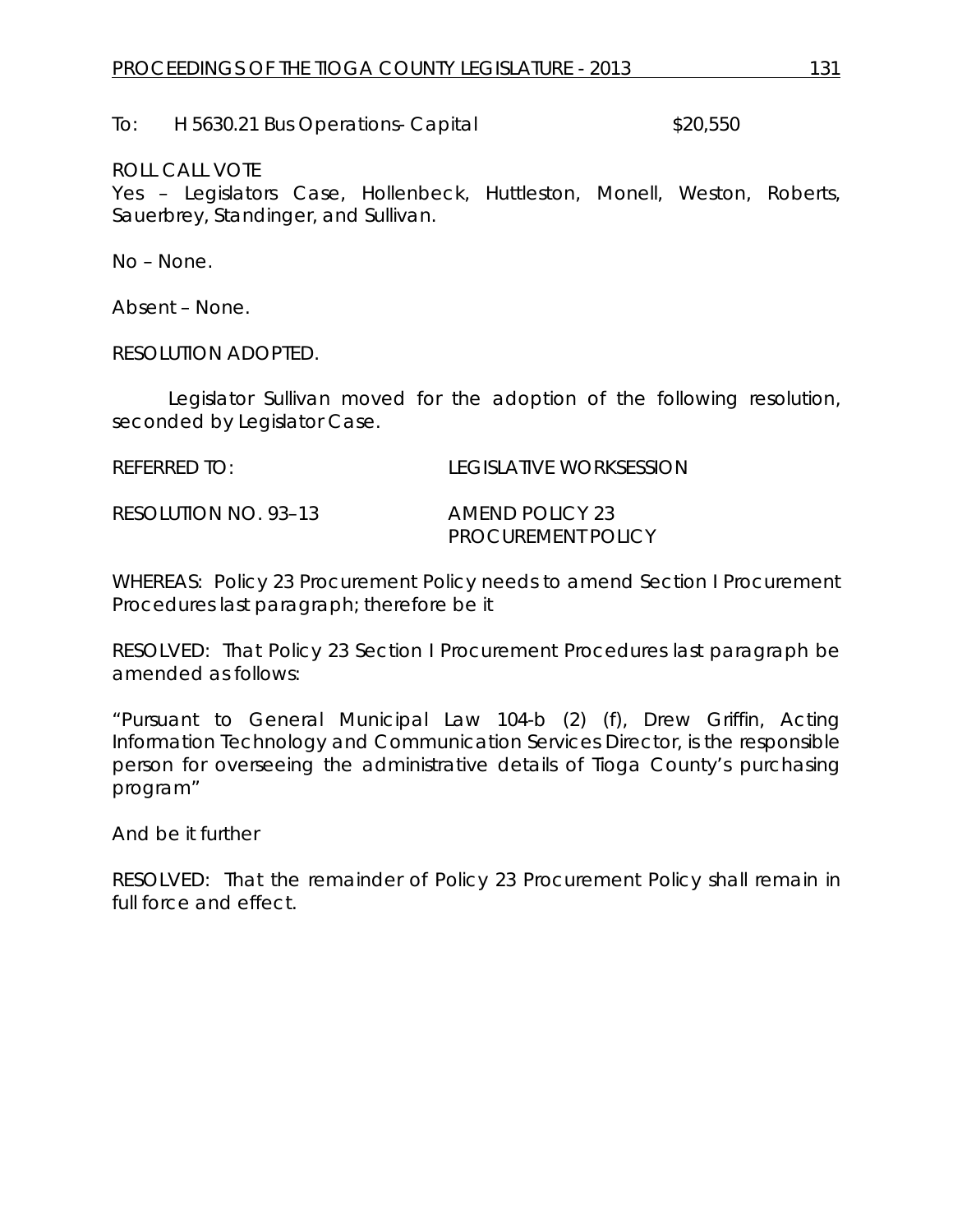Yes – Legislators Case, Hollenbeck, Huttleston, Monell, Weston, Roberts, Sauerbrey, Standinger, and Sullivan.

No – None.

Absent – None.

RESOLUTION ADOPTED.

Legislator Sullivan moved for the adoption of the following resolution, seconded by Legislator Standinger.

REFERRED TO: LEGISLATIVE WORKSESSION

RESOLUTION NO. 94–13 *AMEND POLICY 26*

*TIOGA COUNTY ETHICS LAW LOCAL LAW NO. 5 OF THE YEAR 1990 AS AMENDED*

WHEREAS: Policy 26 Tioga County Ethics Law needs to amend Section VI (D) (6) regarding Municipal Law Section and Schedule A to include titles and update titles; therefore be it

RESOLVED: That Policy 26 Section VI (D) (6) be amended as follows: "Under no circumstances shall the "Reporting Categories" be Disclosed to the public, as stated in New York State General Municipal Law Section 813 (18)(a)(1)."

RESOLVED: That Policy 26 Schedule A be amended as follows:

Change Title of Civil Defense, Director of to Director of Emergency Preparedness Add Title of Deputy Director of Emergency Preparedness Add Title of Director of Community Services Add Title of Assistant County Attorneys Add Title of Deputy County Clerk Add Title of 1st Assistant District Attorney Add Title of Deputy Director of Economic Development Add Title of Deputy Election Commissioners Remove Environmental Health, Director of Add Title of Assistant Fire Coordinators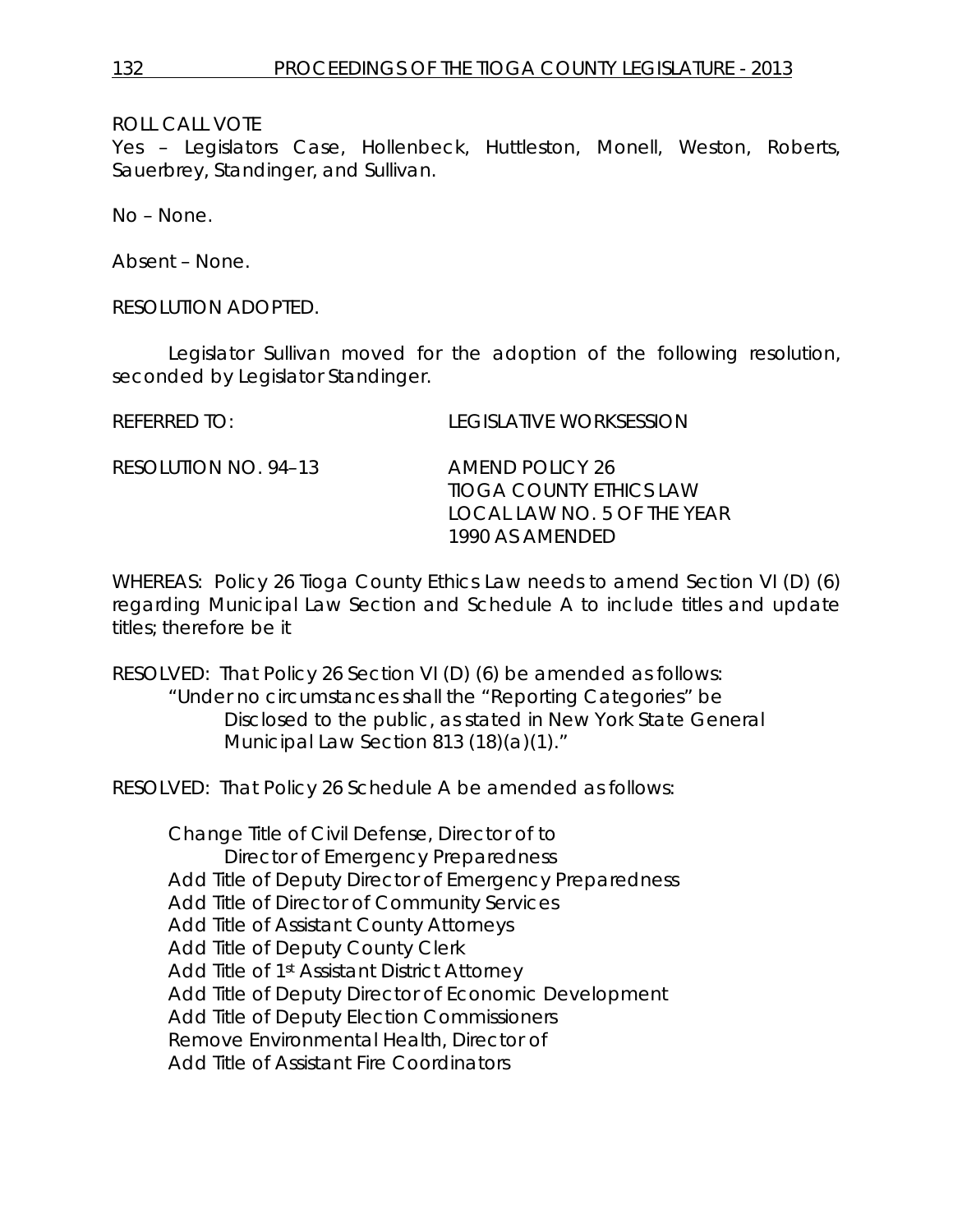Add Title of Director of Information Technology & Communication Systems Add Title of Deputy Legislative Clerk Remove Mental Health, Deputy Director for Administration Remove Mental Health, Director of Add Title of Director of Patient Services Add Title of Assistant Public Defenders Add Title of Deputy Commissioner of Public Works Remove Social Services, Executive Assistant Remove Solid Waste Commissioner Members (all) Add Title of Stop DWI Coordinator Add Title of Director of Veterans' Service Agency Add Title of Youth Bureau Director

And be it further

RESOLVED: That the remainder of Policy 26 Tioga County Ethics Law shall remain in full force and effect.

ROLL CALL VOTE Yes – Legislators Case, Hollenbeck, Huttleston, Monell, Weston, Roberts, Sauerbrey, Standinger, and Sullivan.

No – None.

Absent – None.

RESOLUTION ADOPTED.

Legislator Sullivan moved for the adoption of the following resolution, seconded by Legislator Standinger.

REFERRED TO: LEGISLATIVE WORKSESSION

RESOLUTION NO. 95–13 *AMEND POLICY 53 TIOGA COUNTY WORK PLACE VIOLENCE PREVENTION/SEXUAL HARASSMENT POLICY*

WHEREAS: Policy 53 Tioga County Work Place Violence Prevention/Sexual Harassment needs to amend Section V-Risk Factors and remove reference to "Solid Waste"; therefore be it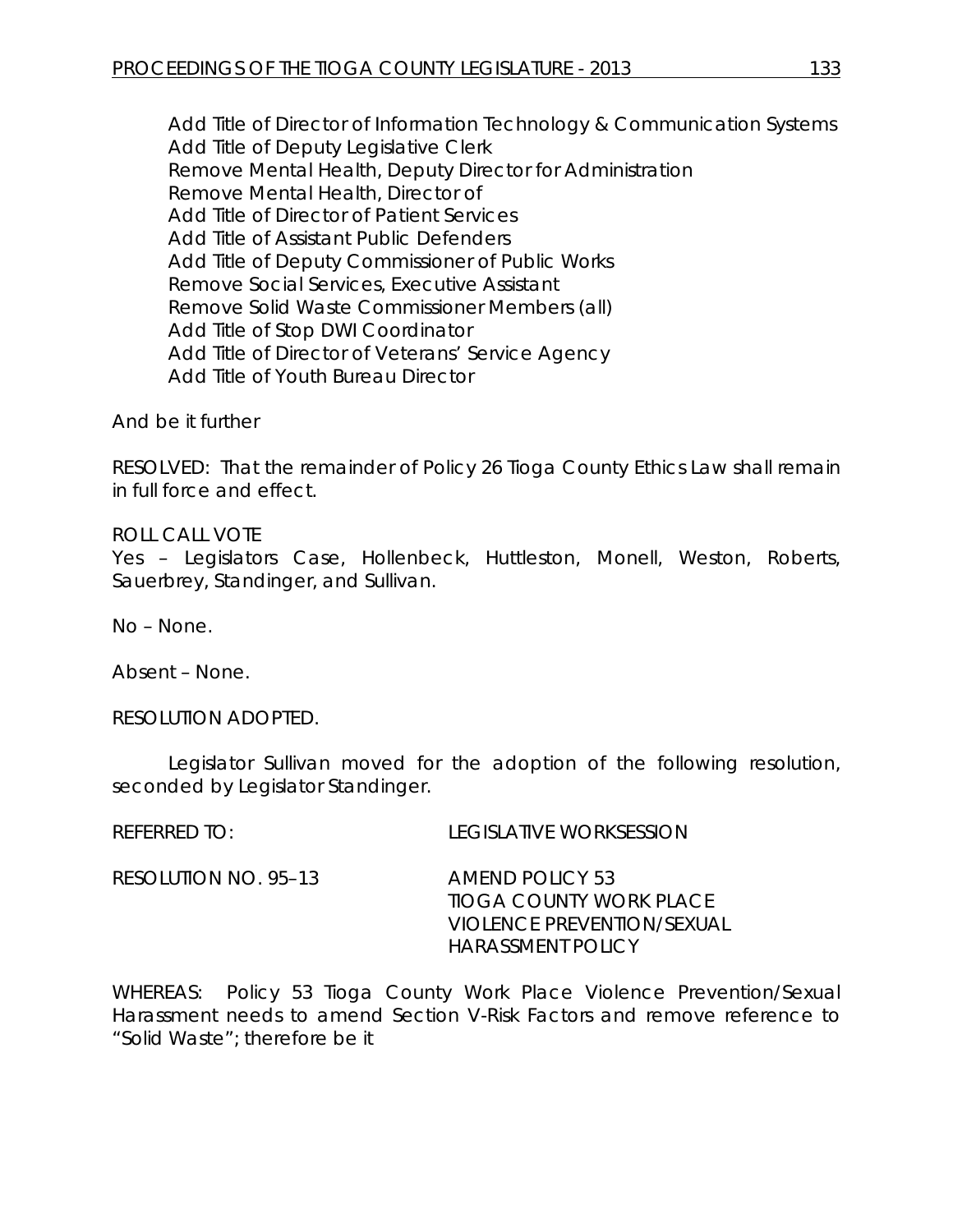## 134 PROCEEDINGS OF THE TIOGA COUNTY LEGISLATURE - 2013

RESOLVED: That Policy 53 Section V-Risk Factors be amended to remove any reference to "Solid Waste"; and be it further

RESOLVED: That the remainder of Policy 53 Tioga County Work Place Violence Prevention/Sexual Harassment shall remain in full force and effect.

ROLL CALL VOTE

Yes – Legislators Case, Hollenbeck, Huttleston, Monell, Weston, Roberts, Sauerbrey, Standinger, and Sullivan.

No – None.

Absent – None.

RESOLUTION ADOPTED.

Legislator Hollenbeck introduced Local Law Introductory No. A of 2013 A Local Law establishing the salary for the Office of County Treasurer for the four year term of office commencing January 1, 2014 and continuing through and including December 31, 2017.

County of Tioga

Local Law No. of the Year 2013.

A Local Law establishing the salary for the Office of County Treasurer for the four year term of office commencing January 1, 2014 and continuing through and including December 31, 2017.

Be It Enacted by the Legislature of the County of Tioga as follows:

SECTION 1: PURPOSE

As set forth at Local Law No. 3 of 2003, the annual salary for the elected public office of County Treasurer shall not be increased during a term of office.

Accordingly, it is the purpose and intent of this Local Law to establish the salary for Office of County Treasurer for the four-year term of office commencing January 1, 2014 and continuing through and including December 31, 2017.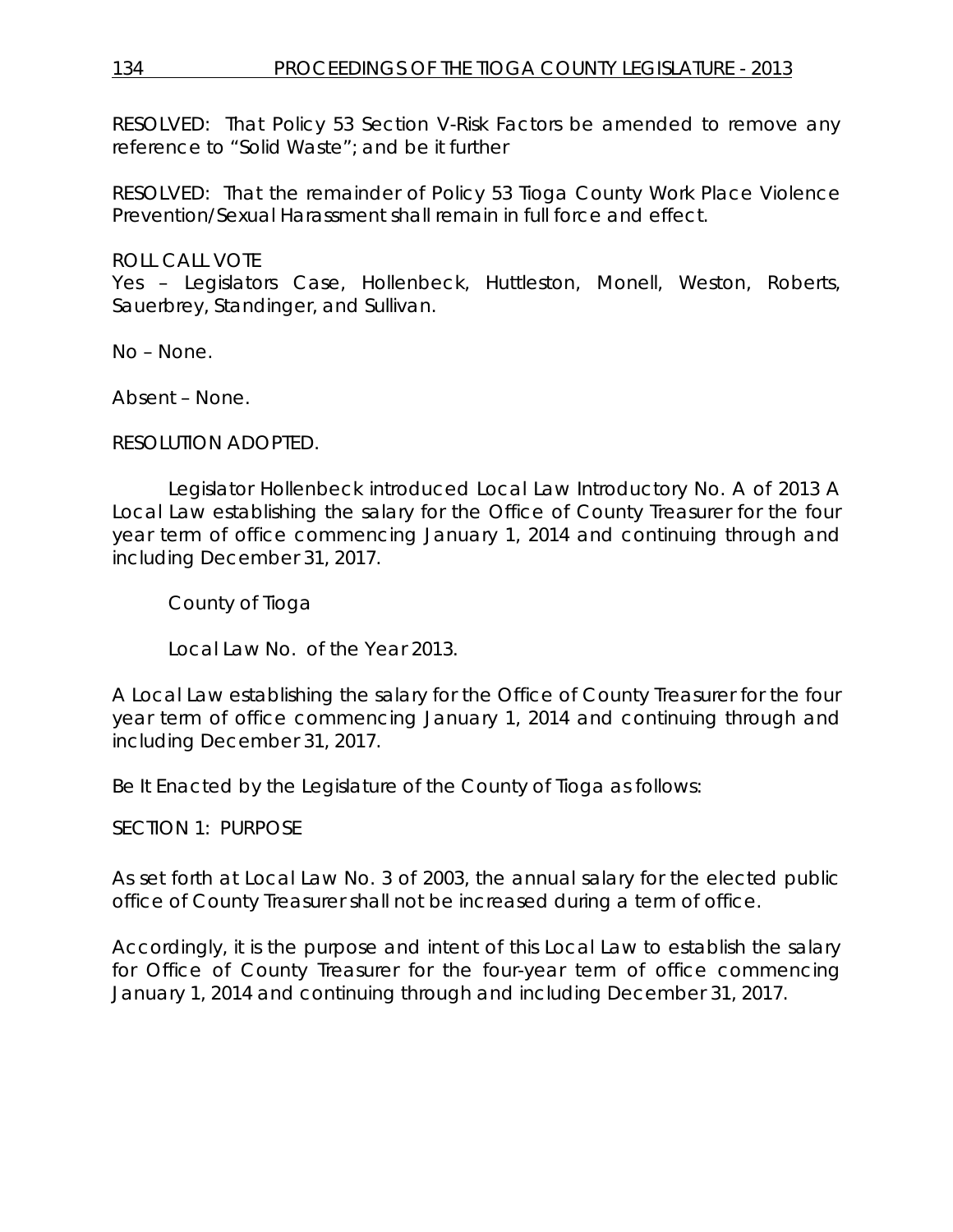## SECTION 2: ANNUAL SALARY

- A) The annual salary for the Office of County Treasurer for the term of office beginning January 1, 2014 and continuing through and including December 31, 2017 is hereby established as follows:
	- 1. County Treasurer  $$63,000.00$

SECTION 3: SEVERABILITY

If any clause, sentence, phrase, paragraph, subdivision, section, rule or part of this ordinance shall be adjudged by any Court or Agency of competent jurisdiction to be invalid, such judgment shall not affect, impair, or invalidate the remainder thereof, but shall be confined in its operation to the clause, sentence, phrase, paragraph, subdivision, section, rule or part thereof directly involved in the controversy in which such judgment shall have been rendered.

## SECTION 4: EFFECTIVE DATE

This Local law shall take effect January 1, 2014.

Legislator Sauerbrey moved for the adoption of the following resolution, seconded by Legislator Monell.

REFERRED TO: FINANCE COMMITTEE PERSONNEL COMMITTEE

RESOLUTION NO. 96-13 *SCHEDULE PUBLIC HEARING LOCAL LAW INTRODUCTORY NO. A OF 2013*

RESOLVED: That a public hearing shall be held on Local Law Introductory No. A of 2013 A Local Law establishing the salary for the Office of County Treasurer for the four year term of office commencing January 1, 2014 and continuing through and including December 31, 2017 in the Edward D. Hubbard Auditorium of the Tioga County Office Building, 56 Main Street, Owego, New York 13827 on Thursday, May 9, 2013 at 1:00 P.M. All persons desiring to present written or oral comments may do so at said time.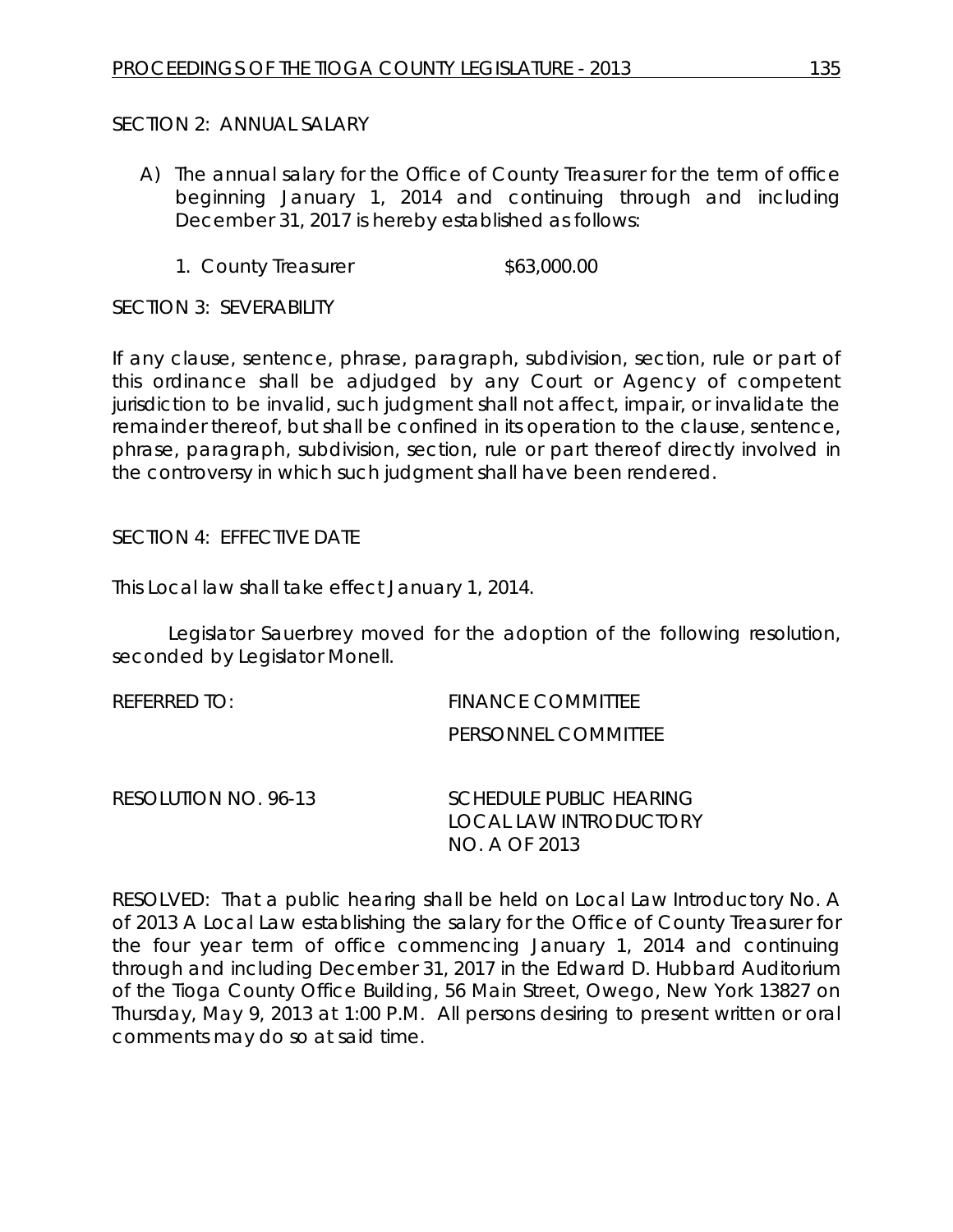Yes – Legislators Case, Hollenbeck, Huttleston, Monell, Weston, Roberts, Sauerbrey, and Standinger.

No – Legislative Sullivan.

Absent – None.

RESOLUTION ADOPTED.

Legislator Sullivan moved for the adoption of the following resolution, seconded by Legislator Standinger.

| REFERRED TO:         | <b>FINANCE COMMITTEE</b><br>PERSONNEL COMMITTEE                                  |
|----------------------|----------------------------------------------------------------------------------|
| RESOLUTION NO. 97-13 | AUTHORIZE CONTRACT FOR<br><i>TEMPORARY PERSONNEL SERVICES</i><br>(BUDGET OFFICE) |

WHEREAS: The Treasurer's Office is in need of assistance with the processing of documents related to the County's FEMA claims resulting from the 2011 flood; and

WHEREAS: This project is expected to last no more than six months and is anticipated to require one full-time person if devoted solely to this project; and

WHEREAS: The cost of paying a person for this project will be 100% reimbursed by FEMA; therefore be it

RESOLVED: That the Budget Officer is hereby authorized to contract with a temporary employment agency to provide a person to work on site processing FEMA related documents; and be it further

RESOLVED: That the duration of this contract will be April 10, 2013 through October 11, 2013; and be it further

RESOLVED: That the hourly rate paid under the contract shall not exceed \$16.50 per hour, or a maximum of \$15,000 for the six month contract and shall be paid out of Tropical Storm Lee Disaster Account H1625.20-95.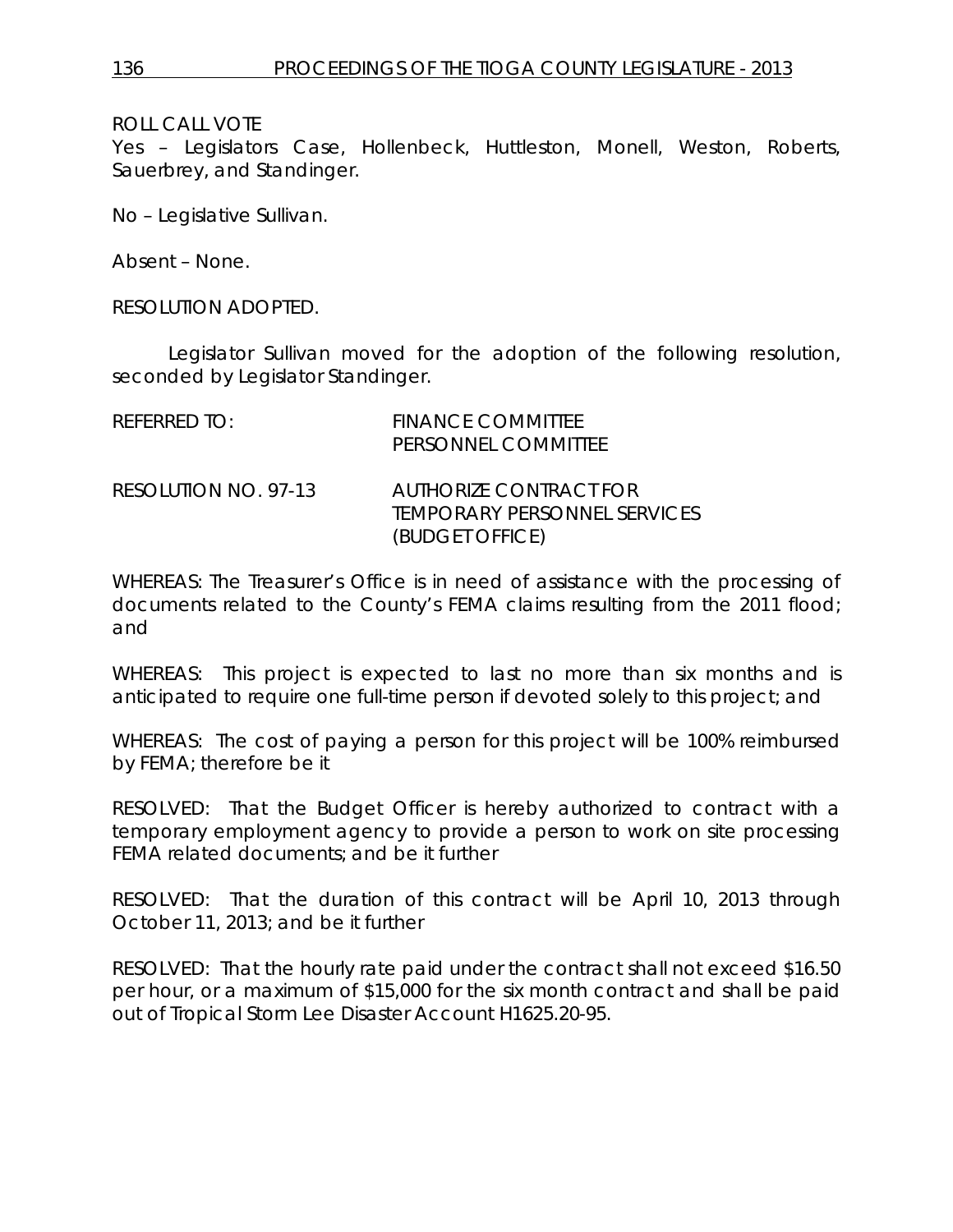Yes – Legislators Case, Hollenbeck, Huttleston, Monell, Weston, Roberts, Sauerbrey, Standinger, and Sullivan.

No – None.

Absent – None.

RESOLUTION ADOPTED.

Legislator Huttleston moved for the adoption of the following resolution, seconded by Legislator Hollenbeck.

| $R$ FFFRRFD TO:      | <b>HEALTH &amp; HUMAN SERVICES COMMITTEE</b><br>PERSONNEL COMMITTEE                |
|----------------------|------------------------------------------------------------------------------------|
| RESOLUTION NO. 98-13 | ABOLISH POSITION/CREATE<br><b>POSITIONS: WAIVE 90-DAY</b><br>DELAY (PUBLIC HEALTH) |

WHEREAS: The Public Health Department operates a Mobile Dental Services program, requiring a Dentist and other staff; and

WHEREAS: The current Dentist, Dr. Sarnicola, has expressed an interest in reducing his hours from full-time to part-time; and

WHEREAS: The Public Health Director has identified potential Dentists willing to work on a part time basis;

WHEREAS: Dr. Sarnicola is willing to continue two days per week so each of the other Dentists would work an average of one day a week each, or provide back-up coverage; and

WHEREAS: The combined costs of the three part-time Dentist positions will not exceed the amount budgeted in 2013 for the full-time salary plus fringe benefits; and

WHEREAS: There will be a cost savings to the County via the reduced fringe benefit costs of part-time versus full-time; therefore be it

RESOLVED: That effective April 10, 2013, one full-time Dentist position is abolished; and be it further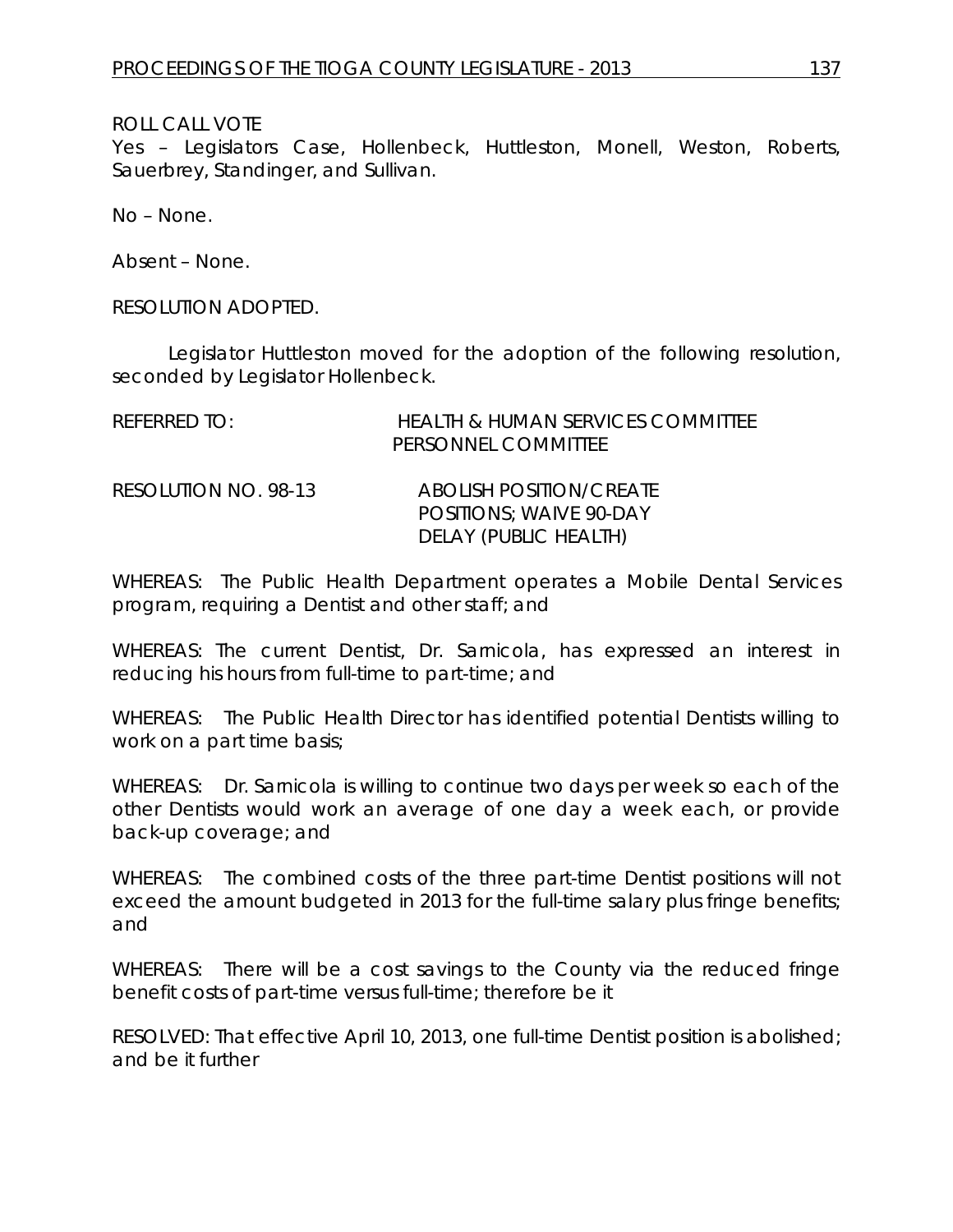RESOLVED: That effective April 10, 2013, three part-time Dentist positions shall be created that combined will not work more hours than a full-time employee; and be it further

RESOLVED: That the hourly rate for the Dentist positions be \$75.00; with the exception of Dr. Sarnicola due to his experience with and longstanding commitment to the Mobile Dental Services program since 2003, where his hourly rate will be \$80.00; and be it further

RESOLVED: That the Public Health Director is granted a waiver of the 90-day delay for filling all three part-time Dentist positions, allowing them to be filled as of April 10, 2013.

ROLL CALL VOTE

Yes – Legislators Case, Hollenbeck, Huttleston, Monell, Weston, Roberts, Sauerbrey, Standinger, and Sullivan.

No – None.

Absent – None.

RESOLUTION ADOPTED.

Legislator Huttleston moved for the adoption of the following resolution, seconded by Legislator Hollenbeck.

| referred to:         | HEALTH & HUMAN SERVICES COMMITTEE<br>PERSONNEL COMMITTEE                                                                                          |
|----------------------|---------------------------------------------------------------------------------------------------------------------------------------------------|
| RESOLUTION NO. 99-13 | REQUEST WAIVER OF 90-DAY HOLD; AUTHORIZE<br>BACKFILL OF VACANT FULL-TIME, SUPERVISING<br><b>COMMUNITY HEALTH NURSE POSITION-</b><br>PUBLIC HEALTH |

WHEREAS: The Public Health Department is continuing to work of divesting itself of the Certified Home Health Care Agency; and

WHEREAS: The Supervising Community Health Nurse in the CHHA has submitted a resignation, effective April 17, 2013; and

WHEREAS: The Public Health Department is down to 40% of its staff without a decrease in workload; and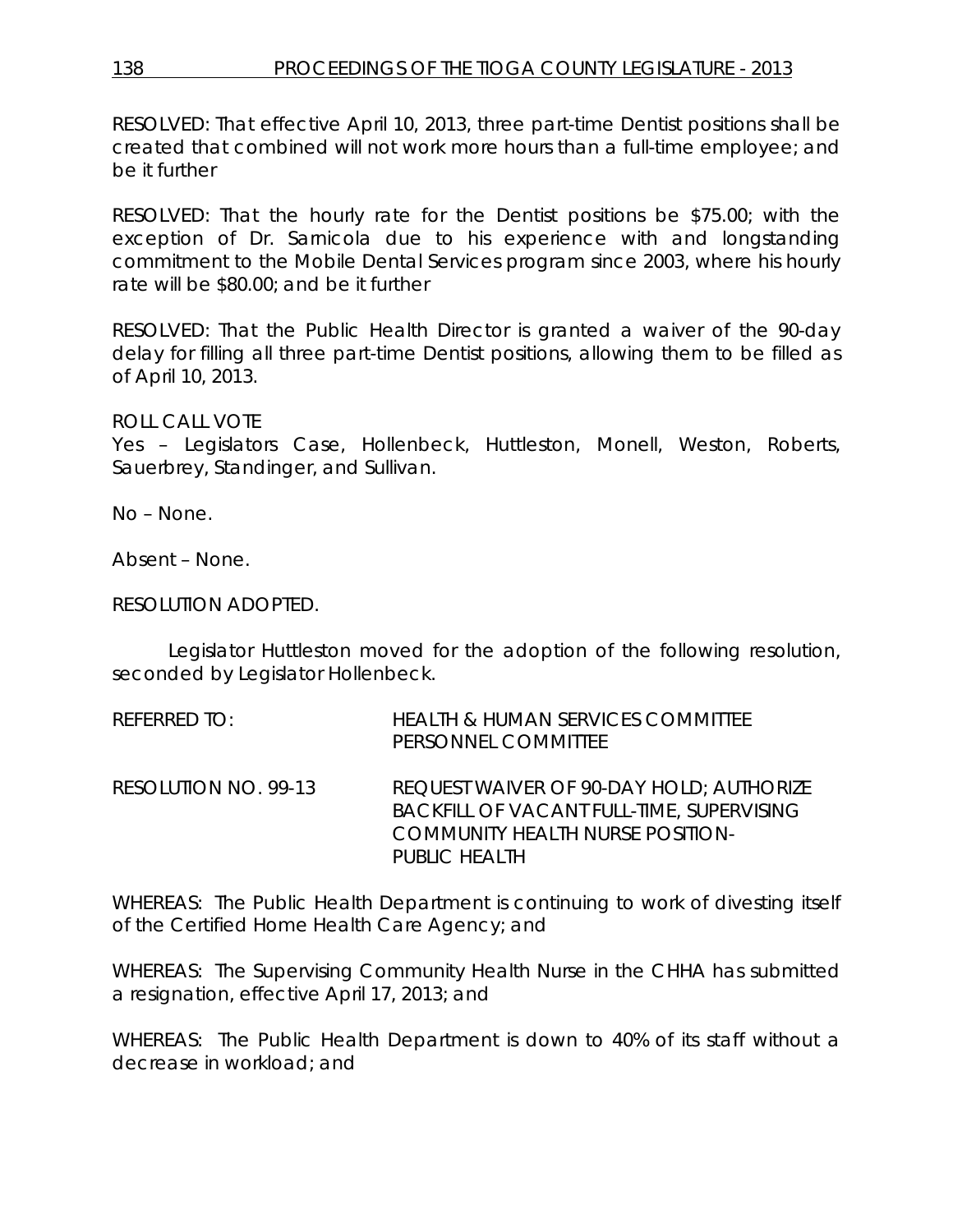WHEREAS: The Public Health Director wishes to ensure supervision of nursing services are carried out both effectively and efficiently; therefore be it

RESOLVED: That the Public Health Director is hereby granted a waiver from the 90-day hiring delay and is authorized to fill one (1) full-time, Supervising Community Health Nurse vacancy at an annual salary of \$52,014 (CSEA Salary Grade XVII) effective April 18, 2013.

ROLL CALL VOTE Yes – Legislators Case, Hollenbeck, Huttleston, Monell, Weston, Roberts, Sauerbrey, Standinger, and Sullivan.

No – None.

Absent – None.

RESOLUTION ADOPTED.

Legislator Huttleston moved for the adoption of the following resolution, seconded by Legislator Hollenbeck.

| $R$ FFFRRFD T $O_1$   | <b>HEALTH &amp; HUMAN SERVICES COMMITTEE</b><br>PERSONNEL COMMITTEE |
|-----------------------|---------------------------------------------------------------------|
| RESOLUTION NO. 100-13 | REQUEST WAIVER OF 90-DAY HOLD<br>DEPARIMENT OF SOCIAL SERVICES      |

WHEREAS: Resolution 275-12 extended the 90-day hiring delay through December 31, 2013; and

WHEREAS: Effective April 1, 2013, Christy Olmstead resigned as Social Welfare Examiner in the Employment and Transitional Supports division; and

WHEREAS: Said vacancy impacts the SNAP and Medicaid units, which experienced a 16% staff reduction in 2012, while also continuing to experience a high volume of caseloads**;** and

WHEREAS: Teresa Sedlacek is on the preferred Social Welfare Examiner list and has knowledge and experience and is willing and able to return to that position; now therefore be it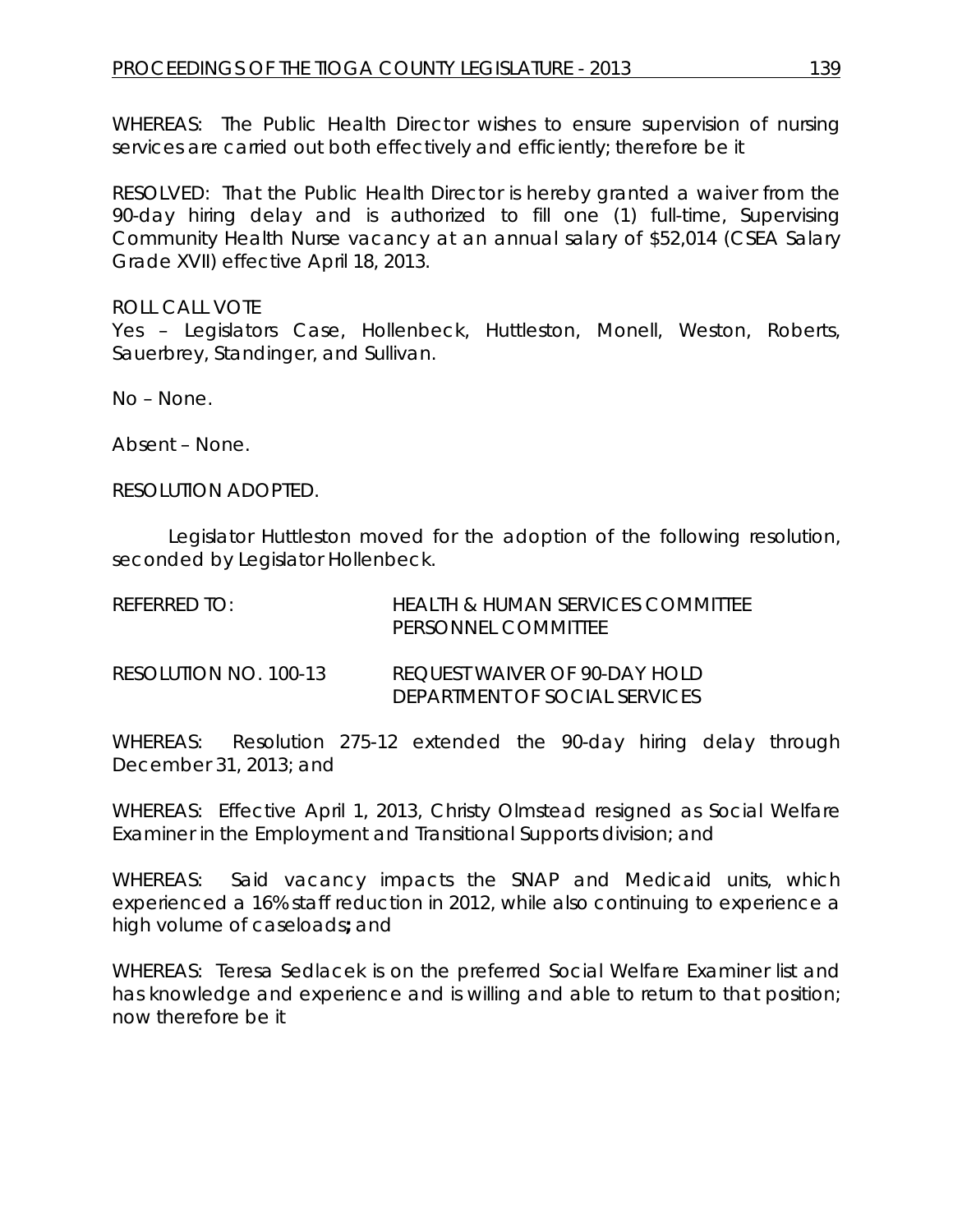# 140 PROCEEDINGS OF THE TIOGA COUNTY LEGISLATURE - 2013

RESOLVED:That the Commissioner of Social Services is hereby granted a waiver from the 90-day hiring delay and is authorized to fill the Social Welfare Examiner position at an annual salary of \$27,572 (2013 CSEA Salary Grade VI), effective on or after April 10, 2013.

ROLL CALL VOTE

Yes – Legislators Case, Hollenbeck, Huttleston, Monell, Weston, Roberts, Sauerbrey, Standinger, and Sullivan.

No – None.

Absent – None.

RESOLUTION ADOPTED.

Legislator Hollenbeck made a motion to have the following late-filed resolutions considered, seconded by Legislator Sauerbrey and carried.

Legislator Case moved for the adoption of the following resolution, seconded by Legislator Sauerbrey.

REFERRED TO: ADMINISTRATIVE SERVICES COMMITTEE

| RESOLUTION NO. 101–13 | HIRE E-VOLVE LLC TO PROVIDE     |
|-----------------------|---------------------------------|
|                       | CONSULTING SERVICES FOR TIOGA   |
|                       | COUNTY CLERK ELECTRONIC RECORDS |
|                       | MANAGEMENT SYSTEM RFP PROJECT   |

WHEREAS: The Tioga County Clerk is seeking to purchase an Electronic Records Management System software package; and

WHEREAS: The Tioga County Clerk will require technical assistance in the preparation of a Request for Proposal for the software package and in the evaluation of the responses; and

WHEREAS: e-Volve Information Technology Services, LLC has submitted a proposal to provide consulting services for a fee based on an hourly rate of \$100.00, with the total of said fees not to exceed \$2,000.00; therefore be it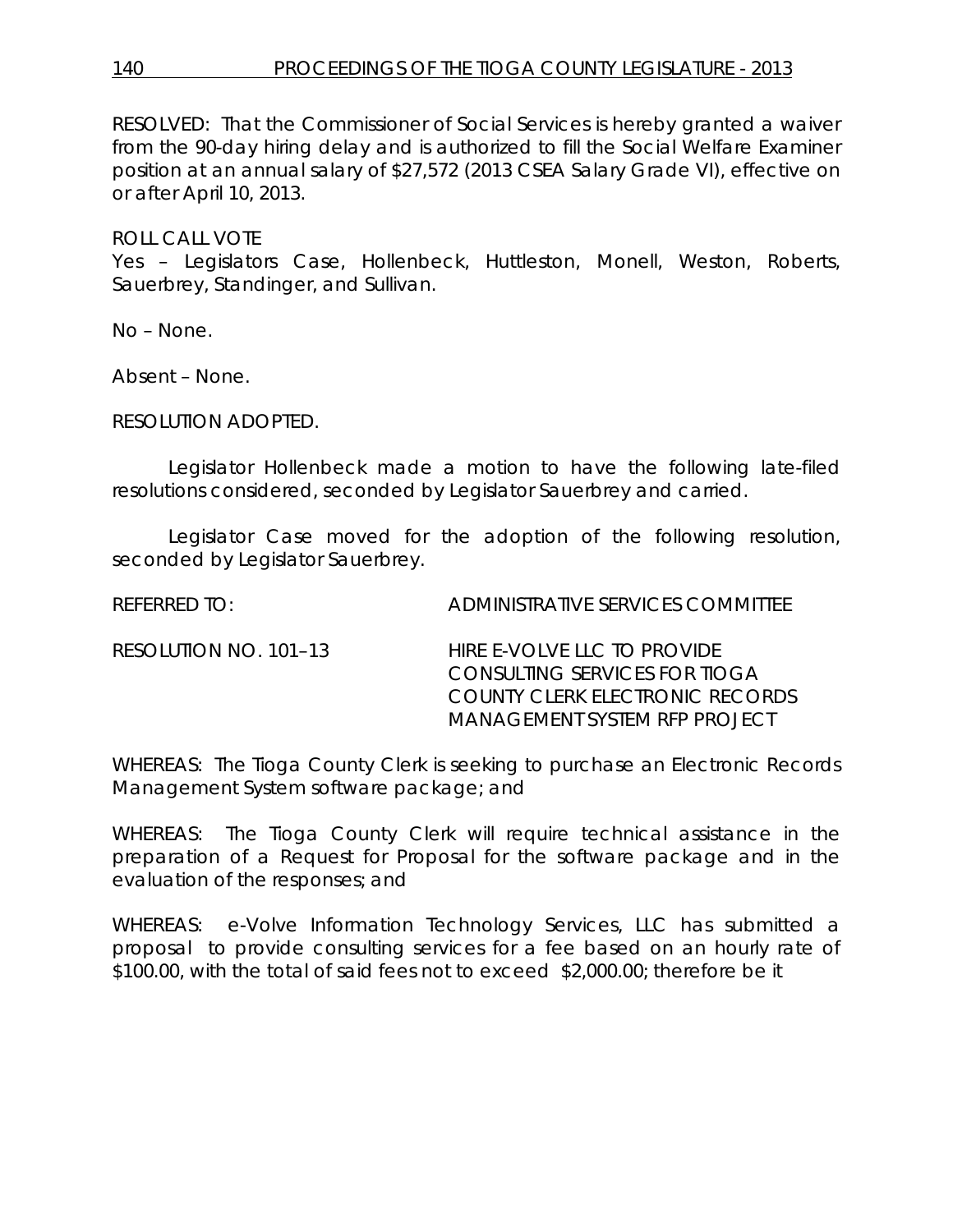RESOLVED: That the Tioga County Legislature authorizes the Chair of the Legislature to sign a contract with e-Volve Information Technology Services, LLC to provide the services outlined in the proposal and contract for total fees not to exceed \$2,000.00 and to be paid for out of Information Technology Account A1680.40-140.

ROLL CALL VOTE

Yes – Legislators Case, Hollenbeck, Huttleston, Weston, Roberts, Sauerbrey, Standinger, and Sullivan.

No – Legislator Monell.

Absent – None.

RESOLUTION ADOPTED.

Legislator Hollenbeck moved for the adoption of the following resolution, seconded by Legislator Standinger.

REFERRED TO: **INFORMATION TECHNOLOGY** 

RESOLUTION NO. 102-13 *AUTHORIZE SERVICE AGREEMENT BETWEEN TIOGA COUNTY AND PYRAMID BUSINESS SYSTEMS INC FOR EMERGENCY REPAIRS* 

WHEREAS: Tioga County has a need for emergency assistance to diagnose and repair IT systems and Pyramid Business Systems Inc has the skills and expertise to provide this assistance in a timely and professional manner; and

WHEREAS: Pyramid Business Systems Inc has proposed to provide the emergency assistance at an hourly rate of \$85.00, not to exceed \$5,000.00, pursuant to a services agreement; and

WHEREAS: The Tioga County Attorney has reviewed the service agreement and has approved it as to its form; therefore be it

RESOLVED: That the Tioga County Legislature authorizes the Chair of the Legislature to sign this Agreement and that the funds will be taken out of Information Technology Account A1680.40-140, not to exceed \$5,000.00.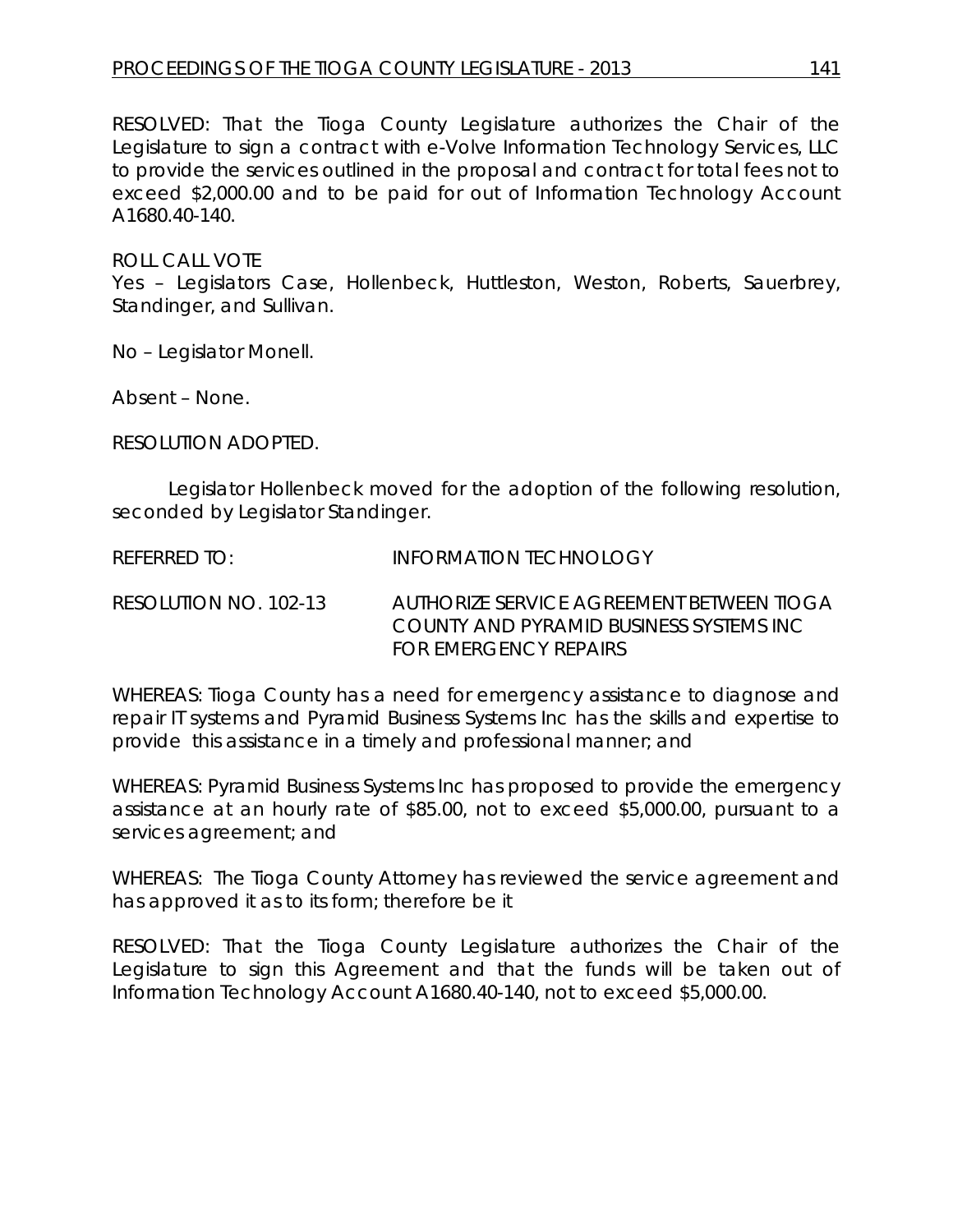Yes – Legislators Case, Hollenbeck, Huttleston, Weston, Roberts, Sauerbrey, Standinger, and Sullivan.

No – Legislator Monell.

Absent – None.

RESOLUTION ADOPTED.

Legislator Roberts moved for the adoption of the following resolution, seconded by Legislator Case.

| REFERRED TO:          | PUBLIC WORKS COMMITTEE                                                                                                                        |
|-----------------------|-----------------------------------------------------------------------------------------------------------------------------------------------|
| RESOLUTION NO. 103-13 | AUTHORIZE TIOGA COUNTY SOLID WASTE<br>MANAGER TO APPLY FOR THE DPS/KAB PUBLIC<br>PARK RECYCLING GRANT FOR INTERESTED<br><i>MUNICIPALITIES</i> |

WHEREAS: Keep America Beautiful (KAB) and Dr Pepper Snapple Group (DPS) announced a partnership agreement focusing on increasing recycling in city, regional and state public parks across the country; and

WHEREAS: As part of the one-year collaboration, DPS is donating \$300,000 to KAB primarily to fund the placement of recycling bins to provide citizens visiting public parks greater access to recycling systems; and

WHEREAS: Tioga County has the expertise to administer such a grant; and

WHEREAS: The grant does not require any matching funds; therefore be it

RESOLVED: That the Tioga County Legislature authorizes the Solid Waste Manager to apply and administer the said grant for interested municipalities and that the Solid Waste Manager's time would not exceed 35 hours; and be it further

RESOLVED: Interested municipalities would be responsible for placement and empting of recycling bin, and reporting tonnages to Solid Waste Manager.